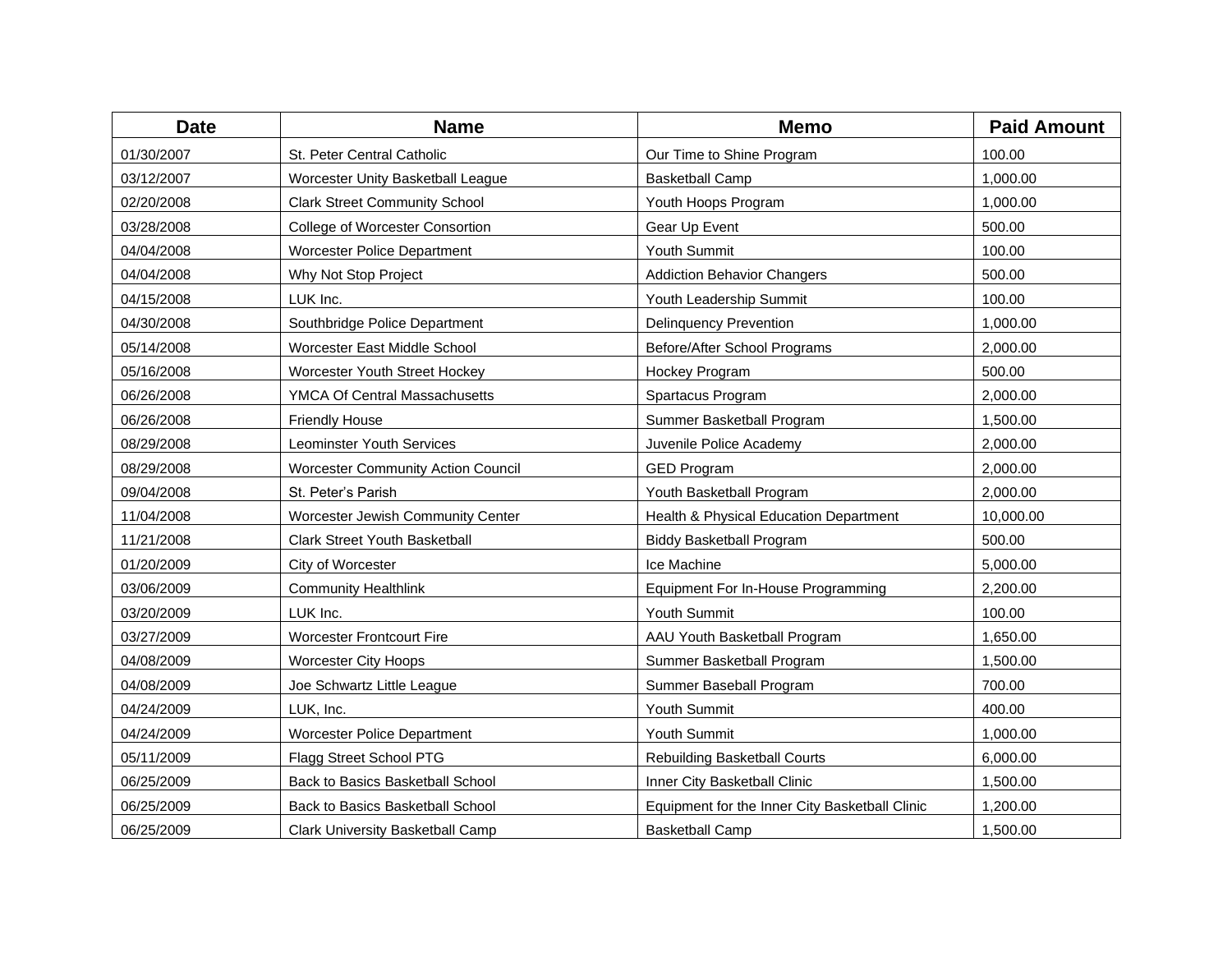| 06/25/2009 | Pay It Forward                              | <b>Basketball Clinic</b>                    | 1,500.00  |
|------------|---------------------------------------------|---------------------------------------------|-----------|
| 06/29/2009 | <b>Worcester City Hoops</b>                 | Summer Basketball Program Scholarships      | 700.00    |
| 07/16/2009 | Worcester Jewish Community Center           | <b>Athletic Programs</b>                    | 2,750.00  |
| 07/17/2009 | Pay It Forward                              | <b>Basketball Program</b>                   | 3,467.95  |
| 07/17/2009 | The Friends of Worcester East Middle School | Summer Camp Fundraiser 2009                 | 4,500.00  |
| 07/17/2009 | Flagg Street School PTG                     | <b>Basketball Court Project</b>             | 4,000.00  |
| 07/31/2009 | <b>Worcester City Hoops</b>                 | <b>Basketball Program Scholarships</b>      | 1,500.00  |
| 08/06/2009 | YouthNet                                    | Program Donation                            | 250.00    |
| 08/19/2009 | Pay It Forward                              | <b>Basketball Program</b>                   | 1,000.00  |
| 09/10/2009 | Worcester Jewish Community Center           | <b>Athletic Programs</b>                    | 2,750.00  |
| 09/16/2009 | <b>Clark Street Community School</b>        | Basketball Court Improvements and Equipment | 20,500.00 |
| 09/16/2009 | Milford Family Health Fair                  | <b>Registration Fee</b>                     | 30.00     |
| 10/05/2009 | Worcester Jewish Community Center           | <b>Consulting Services- Two Lectures</b>    | 1,150.00  |
| 10/06/2009 | <b>Worcester City Hoops</b>                 | American Cancer Society Tournament          | 1,000.00  |
| 10/06/2009 | Auburn High School Student Council          | Rachel's Challenge                          | 500.00    |
| 10/06/2009 | Girls Incorporated of Worcester             | <b>Basketball League</b>                    | 1,000.00  |
| 10/13/2009 | <b>Clark Street Community School</b>        | School Improvements                         | 753.75    |
| 10/20/2009 | Pay It Forward                              | <b>Basketball Program</b>                   | 1,000.00  |
| 11/10/2009 | Friendly House, Inc.                        | Youth Hoop Basketball League                | 1,500.00  |
| 11/10/2009 | Girls Incorporated of Worcester             | Equipment                                   | 350.00    |
| 12/18/2009 | The Willie J. Patton Boxing Academy         | <b>Boxing Program</b>                       | 250.00    |
| 01/08/2010 | Boys & Girls Club of Worcester              | <b>Golf Tournament</b>                      | 1,500.00  |
| 01/08/2010 | Boys & Girls Club of Worcester              | <b>Boxing Program</b>                       | 500.00    |
| 01/08/2010 | Girls Incorporated of Worcester             | After School Programs                       | 5,000.00  |
| 01/22/2010 | Worcester Jewish Community Center           | <b>Basketball Program Scholarships</b>      | 1,000.00  |
| 02/04/2010 | Kangaroo Crossing                           | Tee Shirts for the Walk to End Violence     | 477.25    |
| 02/05/2010 | Friendly House, Inc.                        | <b>Basketball Program</b>                   | 750.00    |
| 02/19/2010 | <b>YMCA Spartacus Program</b>               | Youth Program                               | 1,000.00  |
| 03/10/2010 | <b>Community Healthlink</b>                 | A Helping Hand Mother to Mother Program     | 2,000.00  |
| 03/12/2010 | Girls Incorporated of Worcester             | <b>Basketball Program</b>                   | 500.00    |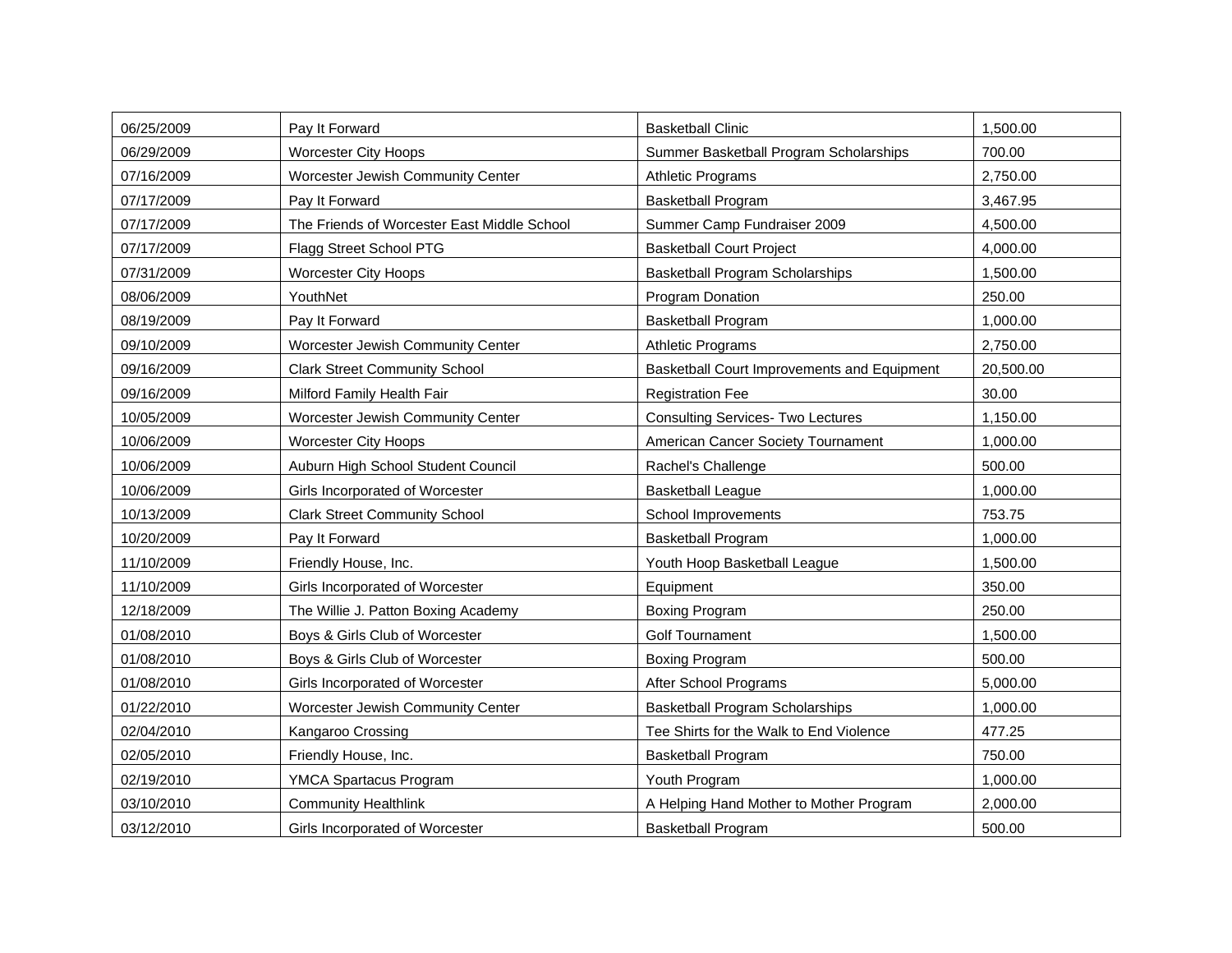| 03/25/2010 | LUK, Inc.                                    | Youth Leadership Summit 2010            | 500.00    |
|------------|----------------------------------------------|-----------------------------------------|-----------|
| 03/25/2010 | Worcester Police Department                  | Youth Summit                            | 1,000.00  |
| 03/25/2010 | Tris Speaker Little League                   | Equipment                               | 500.00    |
| 03/25/2010 | <b>Tatnuck Senior Babe Ruth</b>              | Uniforms, Umpire Fees, and Equipment    | 500.00    |
| 03/30/2010 | MLK, Jr. Business Empowerment Center         | Youth Basketball Tournament             | 500.00    |
| 04/02/2010 | <b>HD Graphix</b>                            | Summer Basketball Program Uniforms      | 2,000.00  |
| 04/02/2010 | Pay It Forward                               | <b>Worcester Sting</b>                  | 500.00    |
| 04/09/2010 | Warriors AAU Baseball Club                   | Equipment                               | 500.00    |
| 04/21/2010 | <b>HD Graphix</b>                            | Summer Basketball Program Uniforms      | 1,100.00  |
| 04/21/2010 | Pay It Forward                               | <b>Basketball Program</b>               | 500.00    |
| 05/07/2010 | <b>Worcester City Hoops</b>                  | Youth Summer Camp Basketball Program    | 1,500.00  |
| 05/26/2010 | Pay It Forward                               | At-Risk Youth Basketball Scholarships   | 2,500.00  |
| 06/02/2010 | Back to Basics Basketball School             | Inner City Basketball Program           | 1,500.00  |
| 06/02/2010 | St. Peter's Parish                           | <b>Basketball Program</b>               | 2,000.00  |
| 06/17/2010 | Massachusetts Audubon Society                | Let's Go Program                        | 2,000.00  |
| 06/18/2010 | <b>Clark University Basketball Camp</b>      | <b>Basketball Camp</b>                  | 2,000.00  |
| 06/25/2010 | Friends of Worcester East Middle School      | Camp Fundraiser 2010                    | 5,000.00  |
| 07/14/2010 | <b>Wellington Community</b>                  | National Night Out 2010                 | 500.00    |
| 07/19/2010 | St. Joseph's Church                          | <b>Gym Costs</b>                        | 2,550.00  |
| 07/19/2010 | <b>Worcester City Hoops</b>                  | Summer Youth Basketball Program         | 1,000.00  |
| 07/19/2010 | Worcester Jewish Community Center            | Summer Camp                             | 2,750.00  |
| 07/23/2010 | YouthNet                                     | Mock Trial Program                      | 200.00    |
| 07/30/2010 | St. Peter's Parish                           | <b>Summer Community Service Project</b> | 500.00    |
| 08/16/2010 | <b>HD Graphix</b>                            | Pay It Forward Trophies                 | 1,147.91  |
| 08/26/2010 | Main South CDC                               | Main South Celebrates! 2010             | 1,000.00  |
| 09/07/2010 | Main South Community Development Corporation | <b>Repairing Basketball Courts</b>      | 22,019.56 |
| 09/07/2010 | <b>HD Graphix</b>                            | Worcester Cowboys Cheerleader Uniforms  | 750.00    |
| 10/07/2010 | Pay It Forward and the YMCA of Worcester     | Programs                                | 650.00    |
| 10/07/2010 | Friends of Worcester East Middle School      | Summer Camp Fundraiser 2010             | 5,400.00  |
| 10/18/2010 | <b>Burncoat High School</b>                  | Rachel's Challenge                      | 1,000.00  |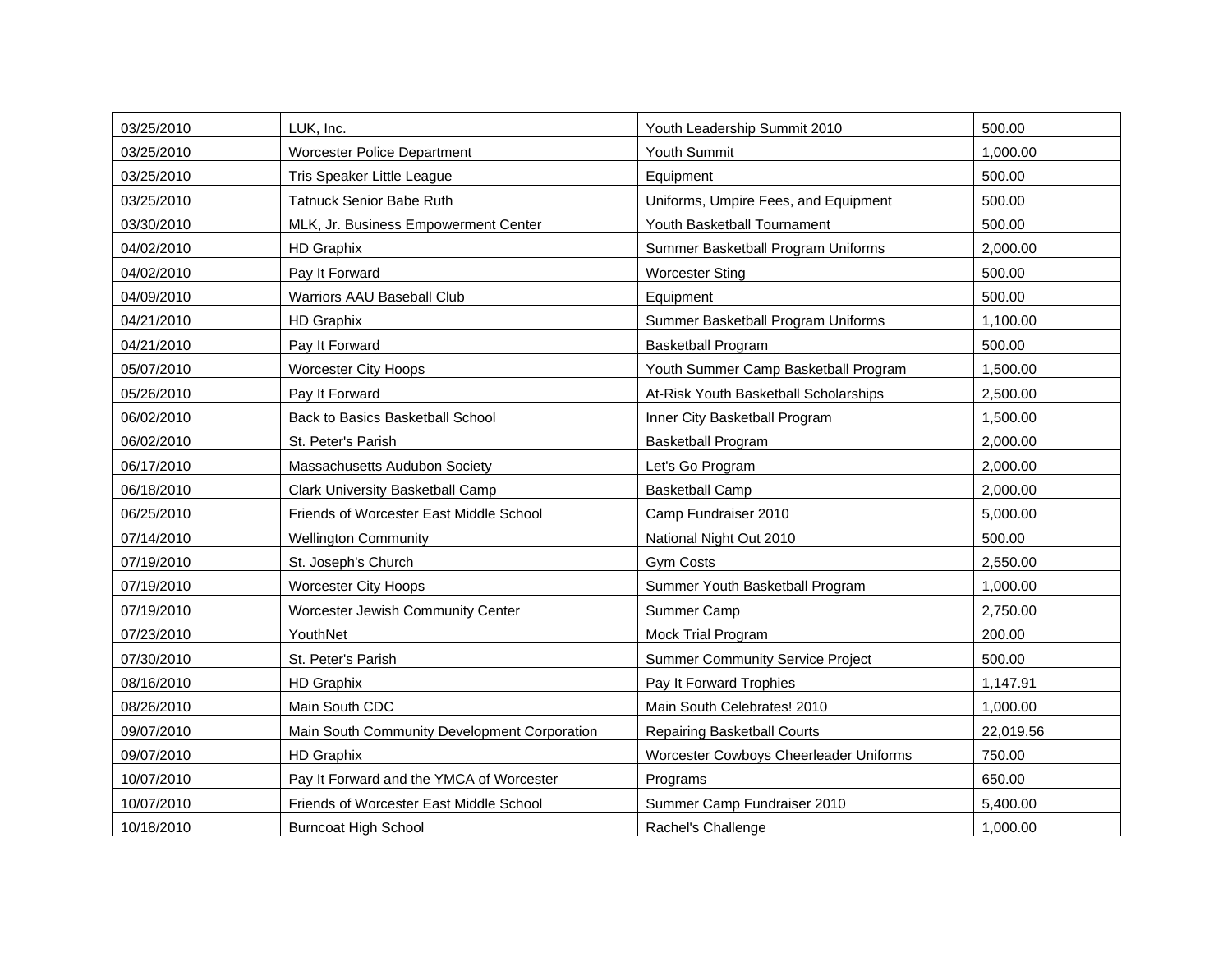| 10/18/2010 | Worcester Jewish Community Center                      | <b>Basketball &amp; Tennis Court Repairs</b>        | 2,500.00  |
|------------|--------------------------------------------------------|-----------------------------------------------------|-----------|
| 10/18/2010 | Joseph's Project                                       | Low Income Families                                 | 500.00    |
| 10/18/2010 | Girls Incorporated of Worcester                        | At-Risk Youth                                       | 5,000.00  |
| 10/27/2010 | Goddard School of Science & Technology Parent<br>Group | <b>Gym Repairs</b>                                  | 1,500.00  |
| 11/05/2010 | Girls Incorporated of Worcester                        | <b>Basketball Program</b>                           | 1,000.00  |
| 11/05/2010 | <b>Burncoat High School</b>                            | <b>Football Booster Club</b>                        | 1,500.00  |
| 11/05/2010 | City of Worcester                                      | <b>Burncoat Dance Team</b>                          | 1,500.00  |
| 11/05/2010 | Worcester Vikings                                      | Pop Warner Football                                 | 1,250.00  |
| 12/10/2010 | <b>Basketball School Specialist</b>                    | <b>Basketball Program</b>                           | 250.00    |
| 12/10/2010 | Boys & Girls Club of Worcester                         | <b>Basketball Program</b>                           | 2,000.00  |
| 12/20/2010 | Worcester Youth Flag Football                          | Scholarships                                        | 1,500.00  |
| 12/20/2010 | South High Community School                            | <b>Basketball Program</b>                           | 925.00    |
| 12/20/2010 | Friends of Worcester East Middle School                | Friendly House Fundraiser 2010 and Gym<br>Equipment | 2,000.00  |
| 12/20/2010 | Friends of Worcester East Middle School                | Uniforms for Middle School 2010                     | 12,000.00 |
| 01/10/2011 | <b>HD Graphix</b>                                      | YMCA Basketball Program                             | 2,850.00  |
| 01/10/2011 | Pay It Forward                                         | <b>Basketball Equipment</b>                         | 400.00    |
| 01/14/2011 | St. Peter's Parish                                     | Youth Basketball League                             | 2,500.00  |
| 01/14/2011 | St. Peter's Parish                                     | Food Pantry Donation                                | 1,000.00  |
| 01/26/2011 | Worcester Youth Soccer League                          | <b>Registration and Equipment</b>                   | 1,000.00  |
| 02/28/2011 | Tatnuck Senior Babe Ruth Baseball                      | <b>Baseball Program</b>                             | 1,000.00  |
| 03/16/2011 | Doherty Memorial High School                           | <b>Booster Club</b>                                 | 700.00    |
| 03/16/2011 | Doherty Memorial High School                           | <b>Athletic Awards Dinner</b>                       | 700.00    |
| 03/24/2011 | St. John's Church                                      | Food Pantry                                         | 1,000.00  |
| 03/24/2011 | <b>Warrior Baseball Club</b>                           | <b>Afterschool Activities</b>                       | 1.000.00  |
| 03/24/2011 | <b>Burncoat High School</b>                            | <b>Basketball Program</b>                           | 1,923.00  |
| 03/25/2011 | University Park Campus School                          | Boys' Basketball                                    | 3,000.00  |
| 03/25/2011 | Flagg Street School PTG                                | Playground Equipment                                | 500.00    |
| 04/08/2011 | <b>YMCA/Minority Achievers</b>                         | <b>College Tour</b>                                 | 1,500.00  |
| 04/22/2011 | Doherty Memorial High School                           | <b>Baseball Team</b>                                | 1,500.00  |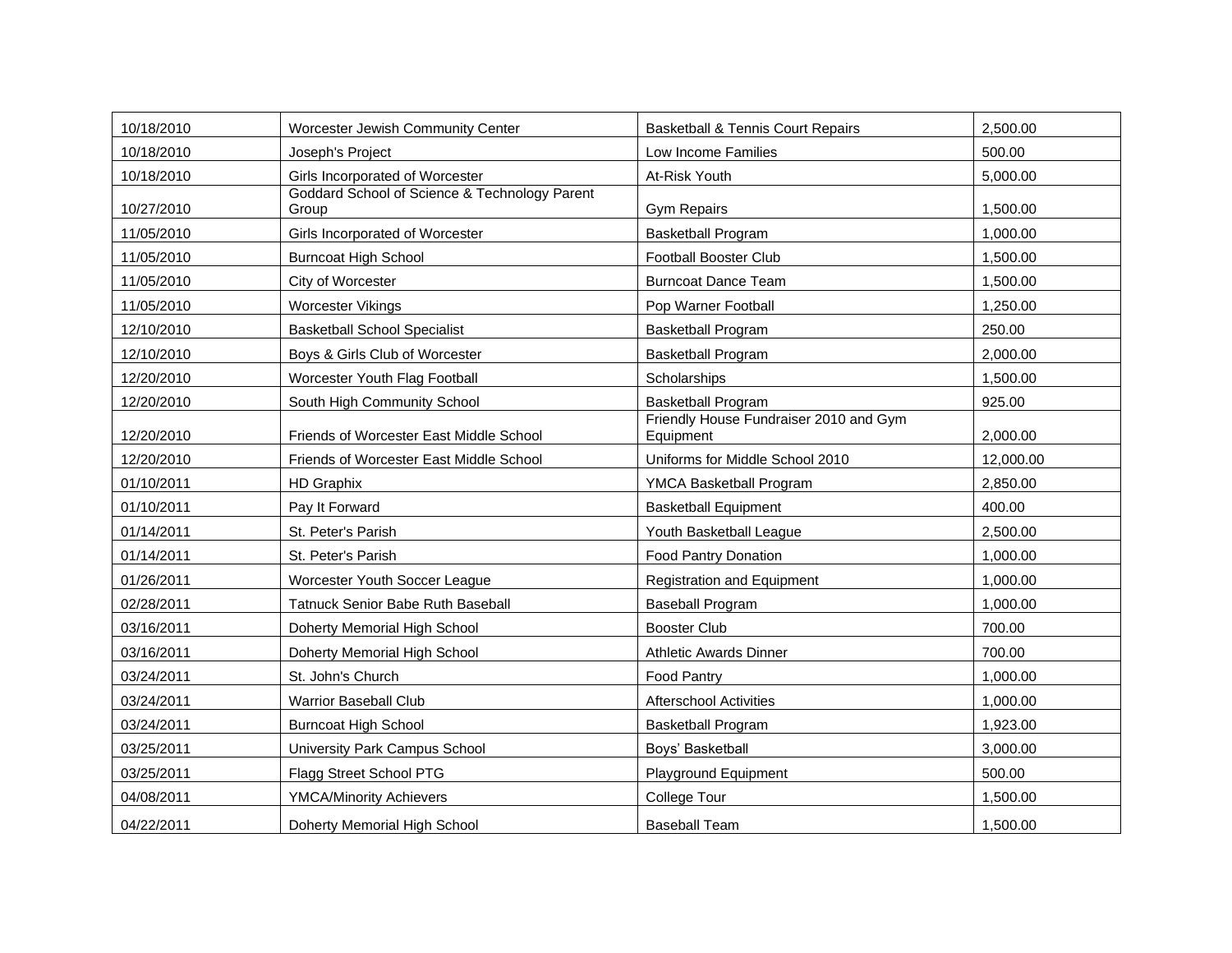| 04/22/2011 | <b>Ted Williams Little League</b>                       | Little League Program                                 | 1,500.00 |
|------------|---------------------------------------------------------|-------------------------------------------------------|----------|
| 04/22/2011 | LUK, Inc.                                               | Youth Leadership Summit 2011                          | 750.00   |
| 04/22/2011 | District 4 Little League Baseball/Softball              | Senior Girls' Softball Program                        | 1,000.00 |
| 04/29/2011 | <b>HD Graphix</b>                                       | <b>Tee-Shirts</b>                                     | 500.00   |
| 04/29/2011 | YMCA of Central Massachusetts                           | Youth Basketball Program                              | 1,500.00 |
| 05/10/2011 | Worcester Police Department                             | Youth Summit                                          | 1,000.00 |
| 05/10/2011 | St. Peter's Parish                                      | Summer Youth Basketball Program                       | 2,000.00 |
| 05/12/2011 | Holden Public Safety Fitness Association                | Gym Equipment                                         | 1,000.00 |
| 05/17/2011 | Joe Schwartz Babe Ruth & Senior Ruth                    | <b>Baseball Equipment</b>                             | 2,225.00 |
| 05/17/2011 | <b>Worcester City Hoops</b>                             | Summer Basketball Program                             | 1,750.00 |
| 05/17/2011 | Jack Barry Little League                                | Summer Baseball Program                               | 1,500.00 |
| 05/17/2011 | The Worcester County Blaze Youth Baseball               | Summer Baseball Program                               | 500.00   |
| 05/27/2011 | Joe DiMaggio Little League                              | Summer Baseball Program                               | 1,500.00 |
| 05/27/2011 | Paxton Little League                                    | Spring/Summer Baseball Program                        | 750.00   |
| 06/02/2011 | American Legion Department of Massachusetts             | MSP Student Trooper Program from South High<br>School | 1,500.00 |
| 06/02/2011 | District 4 Little League                                | Summer Baseball/Softball Program                      | 750.00   |
| 06/02/2011 | Clark University Basketball Camp                        | Summer Basketball Program                             | 2,000.00 |
| 06/17/2011 | Friendly House, Inc.                                    | Summer Camp Program                                   | 2,000.00 |
| 06/17/2011 | Union Hill School PTO                                   | <b>Basketball Program</b>                             | 1,250.00 |
| 06/17/2011 | <b>Worcester City Hoops</b>                             | Summer Camp Program                                   | 500.00   |
| 06/17/2011 | Back to Basics Basketball School                        | Summer Basketball Program                             | 2,000.00 |
| 06/17/2011 | Tom Ash Little League                                   | Scholarships                                          | 2,000.00 |
| 06/28/2011 | Milford Youth Center                                    | Summer Camp                                           | 1,500.00 |
| 06/28/2011 | Worcester Jewish Community Center                       | Summer Camp                                           | 500.00   |
| 07/18/2011 | National Night Out                                      | National Night Out Event 2011                         | 500.00   |
| 07/21/2011 | Back to Basics Basketball School                        | Wachusett Summer Camp                                 | 1,750.00 |
| 07/28/2011 | LUK, Inc.                                               | Basketball Tournament Sponsorship                     | 150.00   |
| 08/09/2011 | South Worcester Neighborhood Improvement<br>Corporation | Worcester Handball Tournament 2011                    | 400.00   |
| 08/09/2011 | YMCA of Central Massachusetts                           | 2nd Annual Peace Festival                             | 1,000.00 |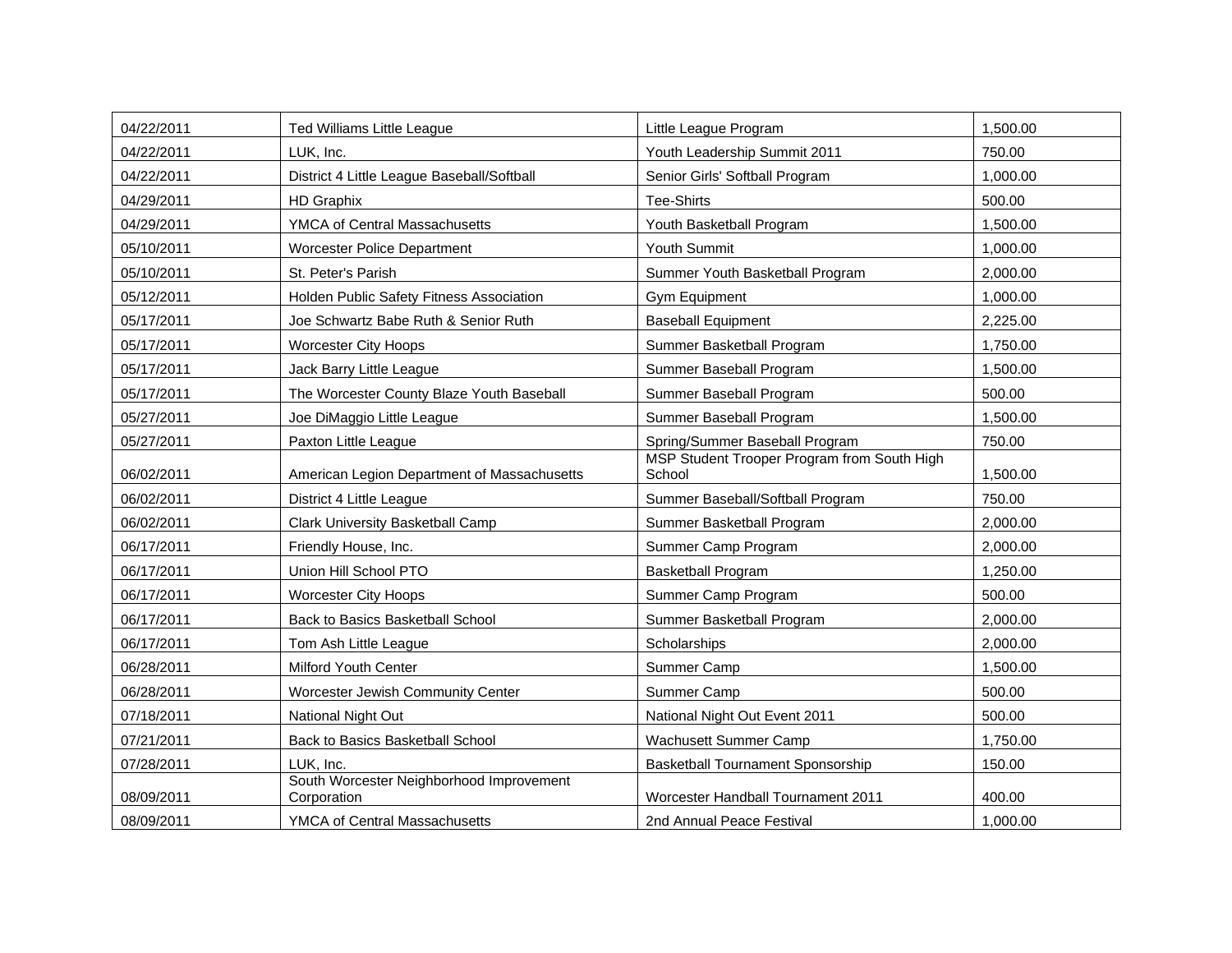| 08/09/2011 | Boys & Girls Club of Webster/Dudley Club           | Club Membership                                                             | 625.00    |
|------------|----------------------------------------------------|-----------------------------------------------------------------------------|-----------|
| 09/06/2011 | House of Peace & Education, Inc.                   | Summer Camp                                                                 | 1,500.00  |
| 09/16/2011 | Worcester Jewish Community Center                  | Refurbishing Athletic Area for Camp and<br>Scholarships                     | 23,733.40 |
| 09/16/2011 | Tris Speaker Little League                         | Underprivileged Kids Program                                                | 1,000.00  |
| 09/16/2011 | <b>Tatnuck Senior Babe Ruth</b>                    | <b>Baseball Program</b>                                                     | 750.00    |
| 09/21/2011 | Metrowest Basketball Camp                          | Basketball Camp with Friends of Worcester East<br>Middle School Students    | 2,000.00  |
| 09/23/2011 | Central Massachusetts Wolfpack                     | <b>Baseball Program</b>                                                     | 1,000.00  |
| 10/12/2011 | <b>HD Graphix</b>                                  | Pay It Forward                                                              | 1,344.00  |
| 10/18/2011 | The Friends of Worcester East Middle School        | Camp Fundraiser 2011                                                        | 11,500.00 |
| 10/18/2011 | Tris Speaker Little League                         | Scholarships                                                                | 1,000.00  |
| 10/18/2011 | Saint Peter's Parish                               | Scholarships                                                                | 1,750.00  |
| 11/28/2011 | <b>Worcester Cowboys</b>                           | Football Scholarships For Needy & At-Risk Youth                             | 2,000.00  |
| 02/22/2012 | Worcester Jewish Community Center                  | <b>Consulting Services</b>                                                  | 1,000.00  |
| 03/26/2012 | Friendly House, Inc.                               | Youth Hoop Biddy Basketball Program For At-Risk<br>Youth                    | 2,500.00  |
| 03/26/2012 | Southeast Asian Coalition of Central Massachusetts | Youth Program                                                               | 5,000.00  |
| 03/26/2012 | Worcester Technical High School Basketball         | Youth Basketball Program Clinic For Need Based<br>Scholarships              | 1.800.00  |
| 03/26/2012 | Worcester Vikings Pop Warner Football              | Football Program For At-Risk Youth                                          | 1,250.00  |
| 03/29/2012 | LUK, Inc.                                          | Annual Youth Leadership Summit 2012                                         | 1,100.00  |
| 04/20/2012 | Massachusetts Audubon Society                      | Let's Go Program                                                            | 955.55    |
| 06/01/2012 | Bellingham High School                             | School Programs                                                             | 250.00    |
| 06/13/2012 | Worcester Jewish Community Center                  | Programs                                                                    | 5,280.77  |
| 06/26/2012 | South High Community School Marching Band          | Washington DC Trip For Kids Without Funds Per<br>South High School Requests | 2,000.00  |
| 07/25/2012 | <b>HD Graphix</b>                                  | YMCA Youth Basketball and Pay It Forward                                    | 2,938.00  |
| 07/31/2012 | Joe DiMaggio Little League                         | Summer Camp                                                                 | 1,200.00  |
| 07/31/2012 | Tago Palazzi's M.W. Basketball School              | Summer Camp                                                                 | 1,700.00  |
| 08/03/2012 | Clark University Basketball Camp                   | <b>Community Program</b>                                                    | 2,000.00  |
| 08/06/2012 | LUK, Inc.                                          | Common Ground Basketball Tournament                                         | 150.00    |
| 08/10/2012 | Kangaroo Crossing                                  | <b>Plumley Village Housing Development</b>                                  | 1.066.00  |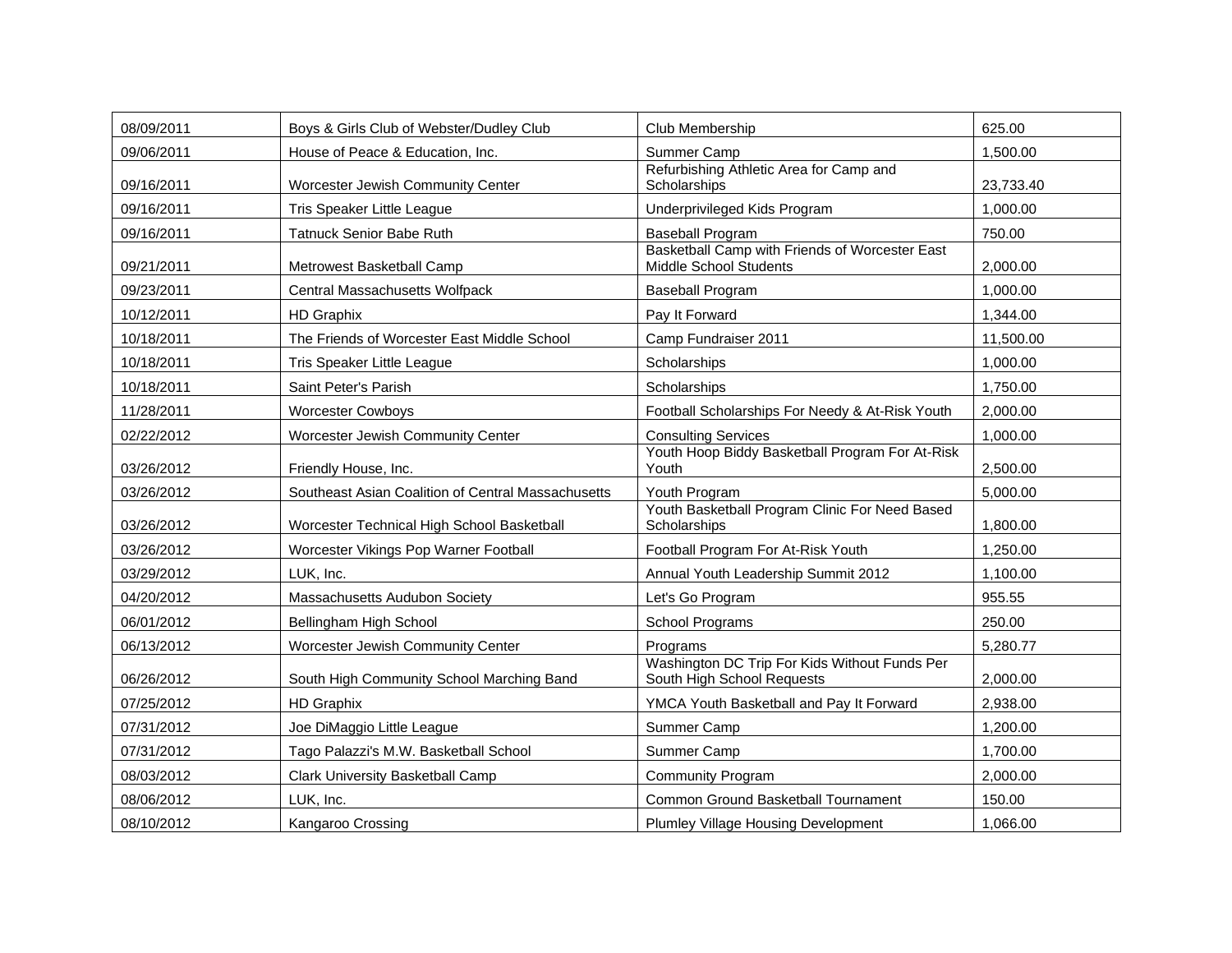| 08/16/2012 | YMCA of Central Massachusetts                  | <b>Annual Peace Festival</b>             | 1,000.00  |
|------------|------------------------------------------------|------------------------------------------|-----------|
| 08/20/2012 | <b>Worcester City Hoops</b>                    | Summer Camp                              | 1,872.00  |
| 09/06/2012 | City of Gardner                                | Youths Parks and Playgrounds             | 2,500.00  |
| 09/06/2012 | <b>Burncoat High School</b>                    | Boys' Basketball Program                 | 2,350.00  |
| 09/11/2012 | Worcester Jewish Community Center              | Camp Scholarships                        | 2,750.00  |
| 09/21/2012 | YOU Inc.                                       | Youth Summit                             | 500.00    |
| 10/05/2012 | Mr. Hoop                                       | Basketball System For Vernon Hill School | 5,000.00  |
| 10/12/2012 | Jam Team                                       | Program                                  | 350.00    |
| 11/05/2012 | Worcester Technical High School                | Boys' Basketball Program                 | 1,800.00  |
| 11/07/2012 | Leominster High School                         | Football Program                         | 1,246.11  |
| 11/08/2012 | St. Peter's Parish                             | Youth Basketball                         | 2,750.00  |
| 11/16/2012 | Worcester Art Museum                           | At-Risk Youths Program                   | 1,000.00  |
| 11/16/2012 | Leominster Youth Football & Cheer              | Youth Football                           | 750.00    |
| 11/16/2012 | Boys & Girls Club of Worcester                 | At-Risk Youth                            | 2,000.00  |
| 11/16/2012 | Saint Peter's Parish                           | <b>Basketball League Awards Ceremony</b> | 1,000.00  |
| 01/10/2013 | D. Rhodes Landscape and Paving                 | <b>Basketball Court Repairs</b>          | 2,500.00  |
| 01/11/2013 | The Friends of Worcester East Middle School    | Holy Cross Summer Camp                   | 10,000.00 |
| 01/28/2013 | Wesley United Methodist Church                 | At-Risk Youths Basketball Program        | 250.00    |
| 01/29/2013 | Boys & Girls Club of Fitchburg & Leominster    | At-Risk Youth Donation                   | 2.500.00  |
| 02/27/2013 | Worcester Public Schools Nutrition Department  | <b>Brace Conference</b>                  | 500.00    |
| 03/20/2013 | Paul N. Johnson Sr. Babe Ruth League           | Summer Baseball League                   | 750.00    |
| 03/20/2013 | Lou Gehrig Little League, Inc.                 | <b>Baseball Program</b>                  | 1,500.00  |
| 03/20/2013 | Let's Go Program                               | <b>Outdoor Activity Program</b>          | 2,000.00  |
| 03/20/2013 | Friends of Worcester East Middle School        | Fitness Program for At-Risk Children     | 1,000.00  |
| 03/20/2013 | Worcester PIF, Inc.                            | At-Risk Youths Discipline Programs       | 2,000.00  |
| 03/20/2013 | FBI Citizens Academy Alumni Association        | Sponsorship                              | 1,000.00  |
| 03/28/2013 | Town of Leicester Parks & Recreation Committee | Rochdale Park Improvements               | 1,000.00  |
| 04/17/2013 | LUK, Inc.                                      | Youth Summit                             | 1,000.00  |
| 04/25/2013 | <b>SBIRT Heywood Hospital</b>                  | Public Forum Event                       | 1,000.00  |
| 05/21/2013 | <b>Milford Youth Center</b>                    | Summer Camp                              | 4,000.00  |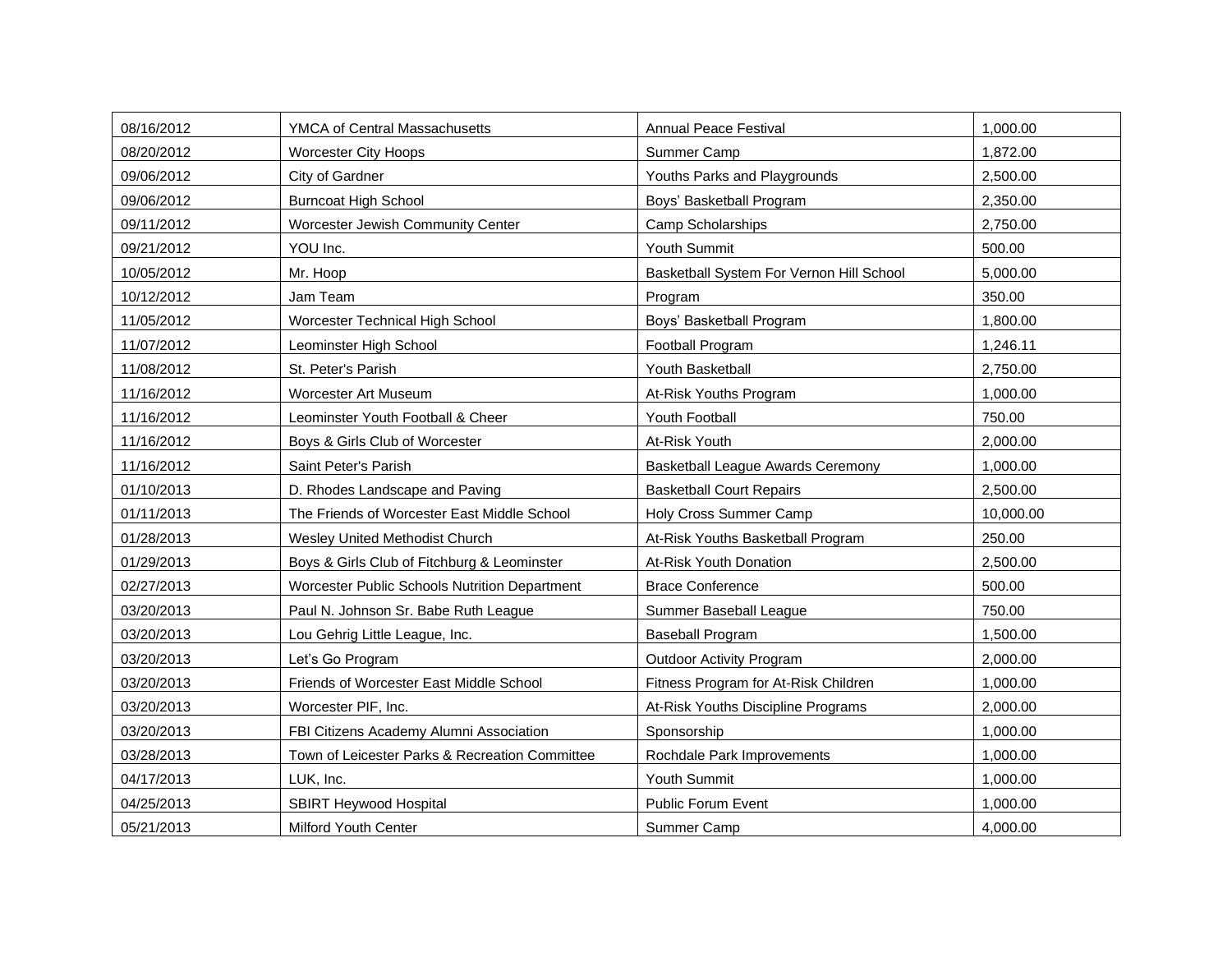| 06/07/2013 | The SHINE Initiative                          | On Guard Event                                              | 1,000.00 |
|------------|-----------------------------------------------|-------------------------------------------------------------|----------|
| 06/12/2013 | Tenacity, Inc.                                | Summer Program For At-Risk Youth                            | 2,500.00 |
| 06/12/2013 | <b>Worcester City Hoops</b>                   | Youth Summer Basketball Program                             | 1,000.00 |
| 06/12/2013 | YouthNet                                      | Summer Youth Program                                        | 1,000.00 |
| 06/12/2013 | <b>Tatnuck Senior Babe Ruth</b>               | Summer Baseball Program                                     | 750.00   |
| 06/12/2013 | Boys & Girls Club of Webster/Dudley           | After School Program                                        | 1.000.00 |
| 06/12/2013 | Southbridge Cops N' Kids                      | Summer Program                                              | 2,000.00 |
| 06/12/2013 | Tris Speaker Little League                    | <b>Baseball Field Repairs</b>                               | 1,000.00 |
| 06/12/2013 | Friends of Sutton/Douglas Football            | Sutton/Douglas Football Program                             | 500.00   |
| 06/12/2013 | Windle Field Rejuvenation Project             | Windle Field Renovation                                     | 2,000.00 |
| 06/14/2013 | Back to Basics Basketball School              | Inner-City Basketball Clinic                                | 1,000.00 |
| 06/14/2013 | Clark University Basketball Camp              | Summer Basketball Camp                                      | 1,750.00 |
| 06/14/2013 | Park Spirit                                   | Youth Summit                                                | 1,000.00 |
| 06/14/2013 | Tom Ash Little League                         | Baseball Program and Field Renovation                       | 1,000.00 |
| 08/02/2013 | Togo Palazzi Basketball Camp                  | Scholarships For At-Risk Youth                              | 1,250.00 |
| 08/15/2013 | LUK, Inc.                                     | 15th Annual Common Ground Community Event                   | 150.00   |
| 08/15/2013 | <b>YMCA of Central Massachusetts</b>          | 4th Annual Peace Festival/Men's Health & Family<br>Services | 500.00   |
| 08/22/2013 | Voices with Choices, YOU, Inc.                | Southbridge Youth Summit                                    | 1,000.00 |
| 08/26/2013 | Leominster High School                        | <b>Athletic Equipment</b>                                   | 3,259.00 |
| 08/26/2013 | Jacob Hiatt Magnet School                     | Refurbished Playground                                      | 3,500.00 |
| 09/10/2013 | Worcester Youth Flag Football                 | Scholarships                                                | 2,000.00 |
| 09/10/2013 | Worcester Technical High School Football      | <b>Football Equipment</b>                                   | 2,000.00 |
| 09/10/2013 | <b>Burncoat High School Football</b>          | <b>Football Equipment</b>                                   | 2,070.00 |
| 09/10/2013 | Doherty Memorial High School Football         | Football Equipment                                          | 2,000.00 |
| 09/10/2013 | North High School Football                    | <b>Football Equipment</b>                                   | 2,000.00 |
| 09/10/2013 | <b>Rising Stars Girls Basketball</b>          | <b>Basketball Equipment</b>                                 | 1,250.00 |
| 09/10/2013 | South High Community School Parent Initiative | Football Uniforms and Equipment                             | 5,750.00 |
| 09/13/2013 | Maranville Baseball League                    | <b>Baseball Uniforms and Equipment</b>                      | 750.00   |
| 09/19/2013 | Worcester Arts Magnet-PTG                     | Music Books                                                 | 450.00   |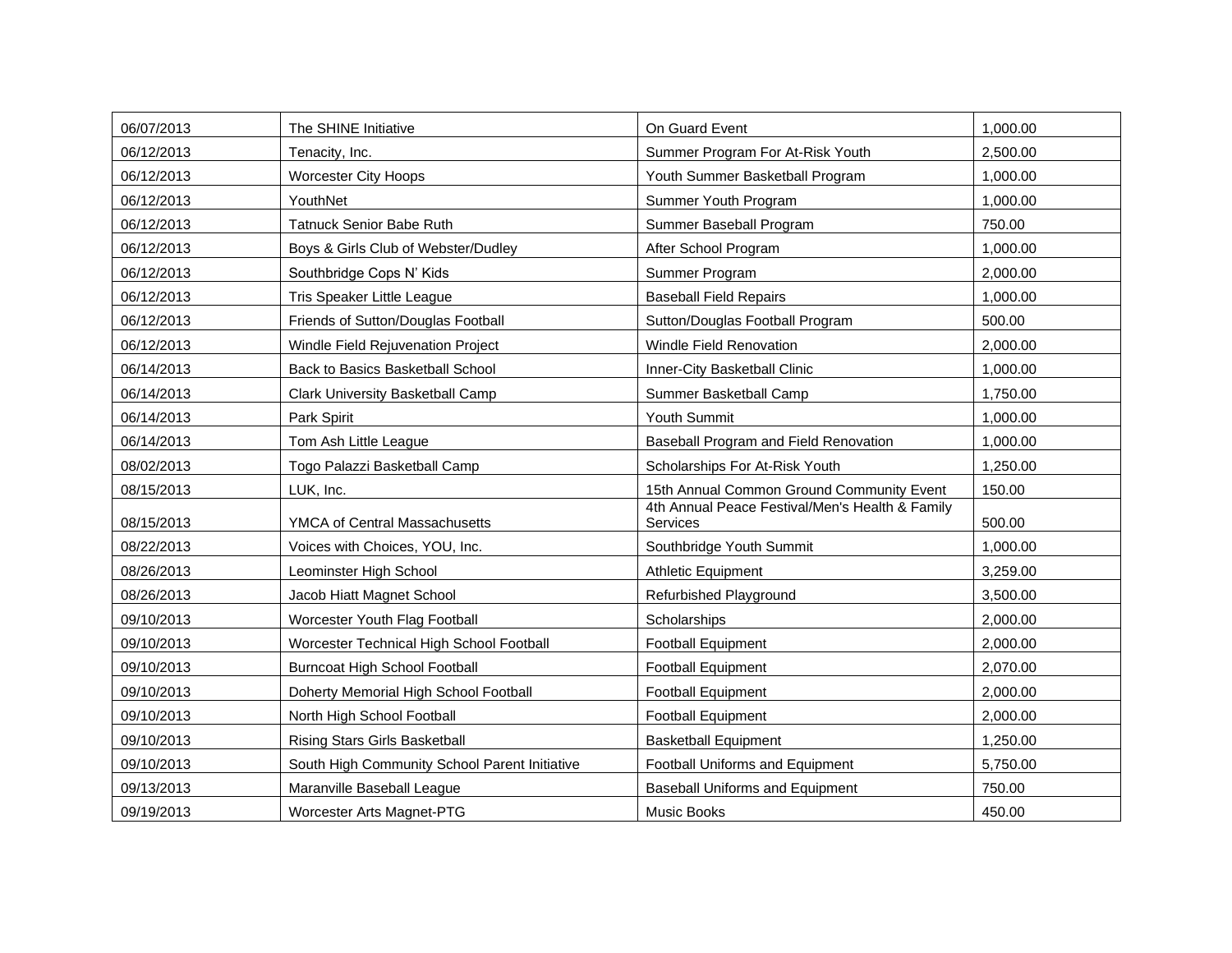| 09/19/2013 | Mass Ed Co GEAR UP Program/NHS                   | At-Risk Students Transportation         | 100.00    |
|------------|--------------------------------------------------|-----------------------------------------|-----------|
| 10/21/2013 | <b>UMass Memorial Medical Center</b>             | Sponsorship                             | 500.00    |
| 10/22/2013 | Spencer-East Brookfield Regional School District | Before/After School Program             | 1,000.00  |
| 10/23/2013 | Worcester PIF, Inc.                              | <b>Recreational Activities</b>          | 3,750.00  |
| 10/23/2013 | Worcester Jewish Community Center                | <b>Gym Renovations</b>                  | 5,000.00  |
| 10/23/2013 | South High Community School                      | Girls' Soccer Uniform and Equipment     | 1,250.00  |
| 11/01/2013 | Jam Team                                         | Supplies and Athletic Equipment         | 250.00    |
| 11/01/2013 | Doherty Memorial High School Girls' Soccer       | Varsity & Junior Varsity Soccer Program | 500.00    |
| 11/08/2013 | Support Our Fine Arts Committee (SOFA)           | Fine Arts Program                       | 2,000.00  |
| 11/08/2013 | Back to Basics Basketball School                 | <b>Summer Camp Scholarships</b>         | 1,000.00  |
| 11/08/2013 | Friends of Worcester East Middle School          | Summer Camps                            | 10,000.00 |
| 11/19/2013 | Worcester Community Action Council, Inc.         | Programs For At-Risk Adults             | 5,000.00  |
| 12/03/2013 | Empower Peace Inc.                               | Donation                                | 1,000.00  |
| 01/10/2014 | Worcester Technical High School Boys' Basketball | 2013 Boys' Basketball Program           | 1,800.00  |
| 01/10/2014 | Worcester Vikings Pop Warner Football            | 2013 Pop Warner Football Program        | 2,500.00  |
| 01/28/2014 | St. Peter's Parish                               | Youth Basketball League                 | 2,750.00  |
| 01/28/2014 | Shining Light Ministries, Inc.                   | Donation                                | 500.00    |
| 01/28/2014 | Camp Get Right Boxing Gym                        | Membership Cost                         | 1,000.00  |
| 02/11/2014 | <b>Hoop Central</b>                              | <b>Basketball Program</b>               | 750.00    |
| 02/11/2014 | Doherty Memorial High School                     | <b>Baseball Field Improvements</b>      | 2,000.00  |
| 02/14/2014 | <b>Burncoat High School</b>                      | <b>Basketball Program</b>               | 1,000.00  |
| 02/14/2014 | Doherty Memorial High School                     | <b>Basketball Program</b>               | 1,000.00  |
| 03/18/2014 | <b>Claremont Academy</b>                         | Main South Boys' Basketball             | 1,000.00  |
| 03/21/2014 | Auburn High School                               | We The People Competition               | 750.00    |
| 03/21/2014 | South High Community School                      | <b>Band Program</b>                     | 1,000.00  |
| 03/21/2014 | South High Community School                      | Baseball Program                        | 1,800.00  |
| 03/21/2014 | South High Community School                      | Volleyball Program                      | 700.00    |
| 03/21/2014 | South High Community School                      | <b>Bowling Program</b>                  | 1,000.00  |
| 03/26/2014 | Doherty Memorial High School                     | <b>Baseball Program</b>                 | 1,500.00  |
| 03/27/2014 | LUK, Inc.                                        | North County Youth Summit               | 1,000.00  |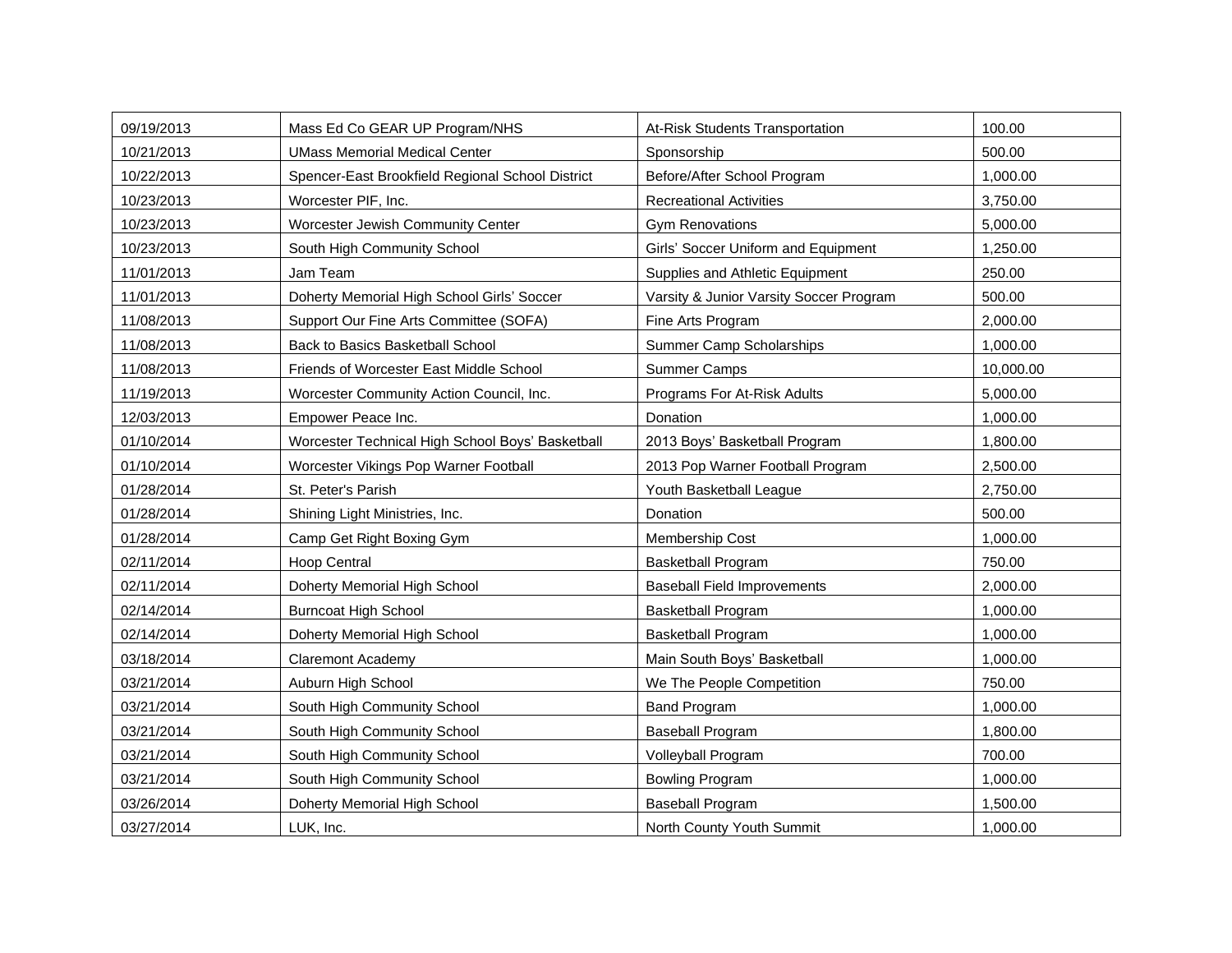| 04/29/2014 | Worcester PIF, Inc.                             | <b>Basketball Program Scholarships</b>   | 2,500.00 |
|------------|-------------------------------------------------|------------------------------------------|----------|
| 04/29/2014 | Goddard School of Science & Technology          | After/Before School Program              | 1,000.00 |
| 04/29/2014 | The OnGuard Initiative c/o The SHINE Initiative | OnGuard 5K Run & Walk                    | 1,000.00 |
| 05/01/2014 | <b>CMSPC - SHINE Initiative</b>                 | <b>Breakfast Donation</b>                | 500.00   |
| 05/08/2014 | <b>Fuller Field Commission</b>                  | Maintenance of Sports Field              | 2,000.00 |
| 05/08/2014 | Tom Ash Little League                           | Scholarships and Equipment               | 2,500.00 |
| 05/08/2014 | Tatnuck Senior Babe Ruth                        | Uniforms and Equipment                   | 750.00   |
| 06/17/2014 | Patriot Baseball Program                        | <b>Baseball Equipment</b>                | 1,500.00 |
| 07/30/2014 | Leominster Police Department-Juvenile           | Junior Police Academy                    | 750.00   |
| 08/06/2014 | City of Worcester                               | <b>Summer Recreational Program</b>       | 5,000.00 |
| 08/19/2014 | You Inc., Voices with Choices                   | 3rd Annual Youth Summit                  | 800.00   |
| 08/25/2014 | Accurate Lines Inc.                             | <b>Assistance With Track Field</b>       | 3,150.00 |
| 08/26/2014 | Fitchburg High School Athletic Department       | <b>Football Uniforms</b>                 | 5,000.00 |
| 09/11/2014 | Rising Stars Girls Basketball Program           | At-Risk Youth                            | 1,500.00 |
| 09/19/2014 | Clark University Basketball Camp                | Scholarships                             | 1,750.00 |
| 09/23/2014 | South High Community School                     | Boys' Soccer Program                     | 1,000.00 |
| 09/24/2014 | <b>Worcester City Hoops</b>                     | Youth Basketball Program                 | 1,500.00 |
| 10/16/2014 | Worcester Public Schools/North High School      | Girls'/Boys' Cross Country Uniforms      | 1,500.00 |
| 10/16/2014 | Worcester Tech/North High School                | Girls' Soccer Uniforms and Equipment     | 1,000.00 |
| 10/16/2014 | Gibney Sports & Reconditioning                  | North High Football Uniforms             | 3,500.00 |
| 10/28/2014 | <b>UMass Memorial Medical Center</b>            | Senior Health & Safety Fair              | 500.00   |
| 11/07/2014 | Jesse Burkett Little League                     | Field Improvements                       | 1,500.00 |
| 11/07/2014 | Doherty Memorial High School                    | Girls' Soccer Equipment                  | 1,000.00 |
| 11/07/2014 | Fitchburg High School Athletic Department       | Girls' VB, FH, CC Uniforms and Equipment | 2,500.00 |
| 11/10/2014 | Doherty Memorial High School                    | Boys' Soccer Equipment                   | 1,000.00 |
| 11/10/2014 | <b>Highlander Athletic Association</b>          | Equipment                                | 3,500.00 |
| 11/14/2014 | Gardner Council on Aging/Senior Center          | Senior Safety Luncheon                   | 300.00   |
| 11/14/2014 | <b>Highlander Athletic Association</b>          | Boys' Basketball                         | 1,180.00 |
| 11/14/2014 | Doherty Memorial High School Field Hockey       | Junior Varsity Field Hockey Equipment    | 1,000.00 |
| 11/21/2014 | Claremont Academy                               | Athletic Program Uniforms and Equipment  | 3,000.00 |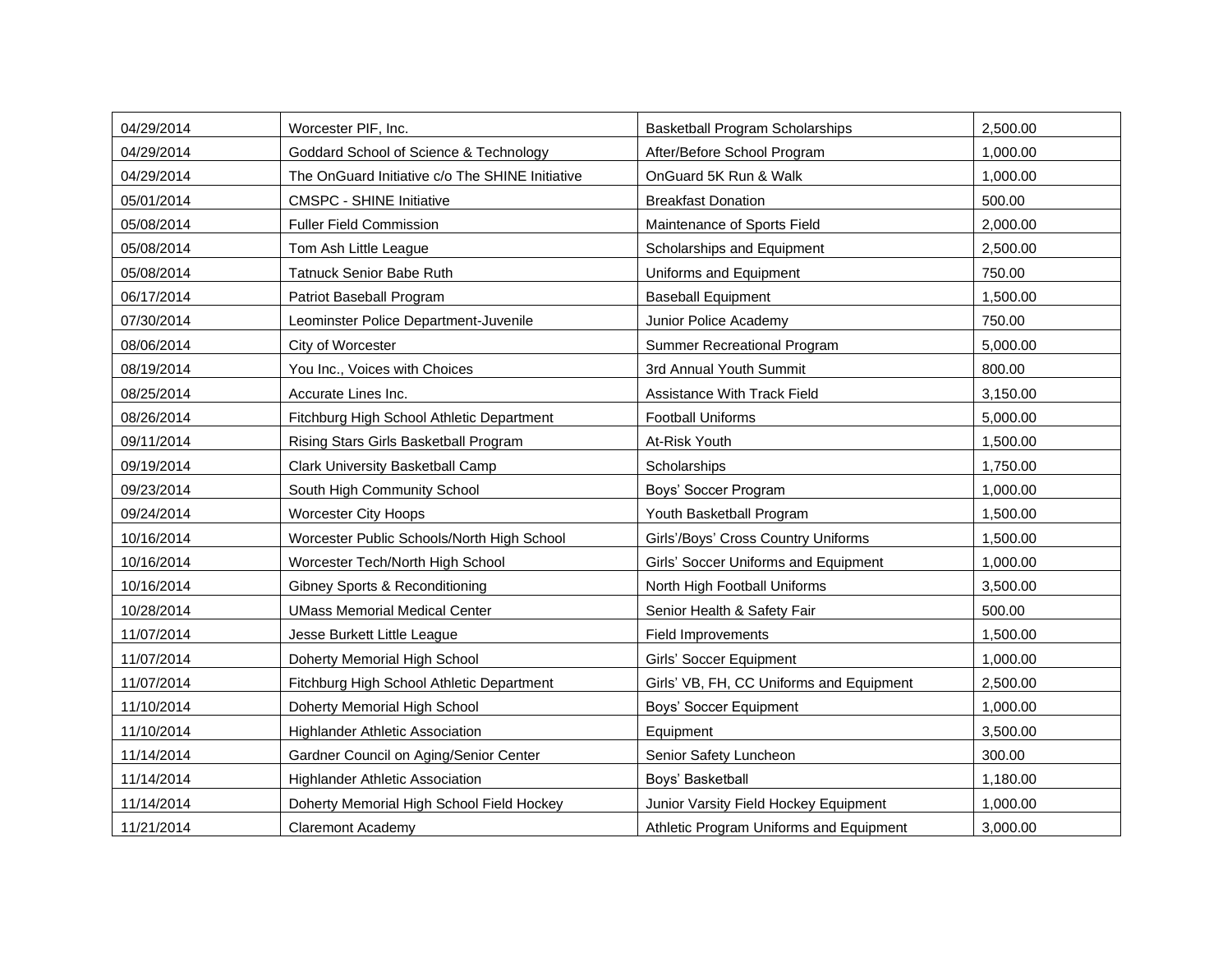| 11/21/2014 | <b>SOFA</b>                                                              | <b>Administrative Costs</b>                                          | 2,000.00 |
|------------|--------------------------------------------------------------------------|----------------------------------------------------------------------|----------|
| 11/24/2014 | Leominster Football Booster Club                                         | Equipment                                                            | 2,415.00 |
| 11/24/2014 | <b>Milford Youth Center</b>                                              | Summer Camp Program                                                  | 4,000.00 |
| 11/24/2014 | Back to Basics Basketball School                                         | Scholarships                                                         | 1,500.00 |
| 11/24/2014 | <b>Worcester Youth Center</b>                                            | Music & Sports Equipment                                             | 2,000.00 |
| 11/25/2014 | Joe Schwartz Senior Babe Ruth                                            | <b>Baseball Uniforms and Equipment</b>                               | 750.00   |
| 12/08/2014 | SEBRSD Before/After School Program                                       | Supplies and Equipment                                               | 1,000.00 |
| 12/16/2014 | YMCA of Central Massachusetts                                            | Men's Health & Family Program                                        | 500.00   |
| 12/17/2014 | Worcester Youth Flag Football                                            | Scholarships                                                         | 2,000.00 |
| 12/19/2014 | <b>Charlton Softball Association</b>                                     | Softball Equipment                                                   | 1,250.00 |
| 12/19/2014 | My Turn, Inc.                                                            | <b>Educational Training</b>                                          | 1,000.00 |
| 12/19/2014 | Ty Cobb Little League                                                    | <b>Field Maintenance</b>                                             | 2,500.00 |
| 12/19/2014 | Back to Basics Basketball School                                         | Inter-City Summer Basketball Program                                 | 1,500.00 |
| 12/19/2014 | MetroWest Basketball Camp                                                | <b>Basketball Scholarships</b>                                       | 1,500.00 |
| 12/19/2014 | Worcester Jewish Community Center                                        | Scholarship Program                                                  | 2,000.00 |
| 12/19/2014 | Worcester Comprehensive Education & Care                                 | Summer Program                                                       | 1,000.00 |
| 12/19/2014 | Southside Babe Ruth Baseball                                             | Field Improvements                                                   | 1,000.00 |
| 12/19/2014 | Jack Barry Little League                                                 | Scholarships For The Spring & Fall Programs                          | 1,500.00 |
| 01/15/2015 | Worcester Technical High School Boys' Basketball                         | Boys' Basketball                                                     | 1.500.00 |
| 01/15/2015 | Anaconda Sports Inc.                                                     | Boys' & Girls' Basketball Equipment                                  | 1.180.00 |
| 01/29/2015 | St. Peter's Parish                                                       | Youth Basketball Scholarships & Stipend for At-<br><b>Risk Youth</b> | 3,500.00 |
| 02/12/2015 | W.S.B.L. Inc.                                                            | Summer Basketball League Equipment                                   | 1,100.00 |
| 02/13/2015 | The Worcester Educational Development Foundation                         | <b>Black History Month</b>                                           | 500.00   |
| 02/24/2015 | Doherty Memorial High School                                             | Girls' Volleyball Net System                                         | 3.500.00 |
| 03/03/2015 | Worcester PIF, Inc.                                                      | Recreational Opportunities For At-Risk Youths                        | 2,500.00 |
| 03/31/2015 | Juvenile Advocacy Group/Wayside Youth & Family<br><b>Support Network</b> | <b>Support For Networking Breakfast</b>                              | 500.00   |
| 04/06/2015 | District 4 Little League Baseball                                        | Coaching Clinic                                                      | 1.000.00 |
| 04/22/2015 | LUK. Inc.                                                                | North Central Youth Leadership Summit                                | 250.00   |
| 04/30/2015 | South High Community School                                              | Boys' Football Team Equipment                                        | 3,637.36 |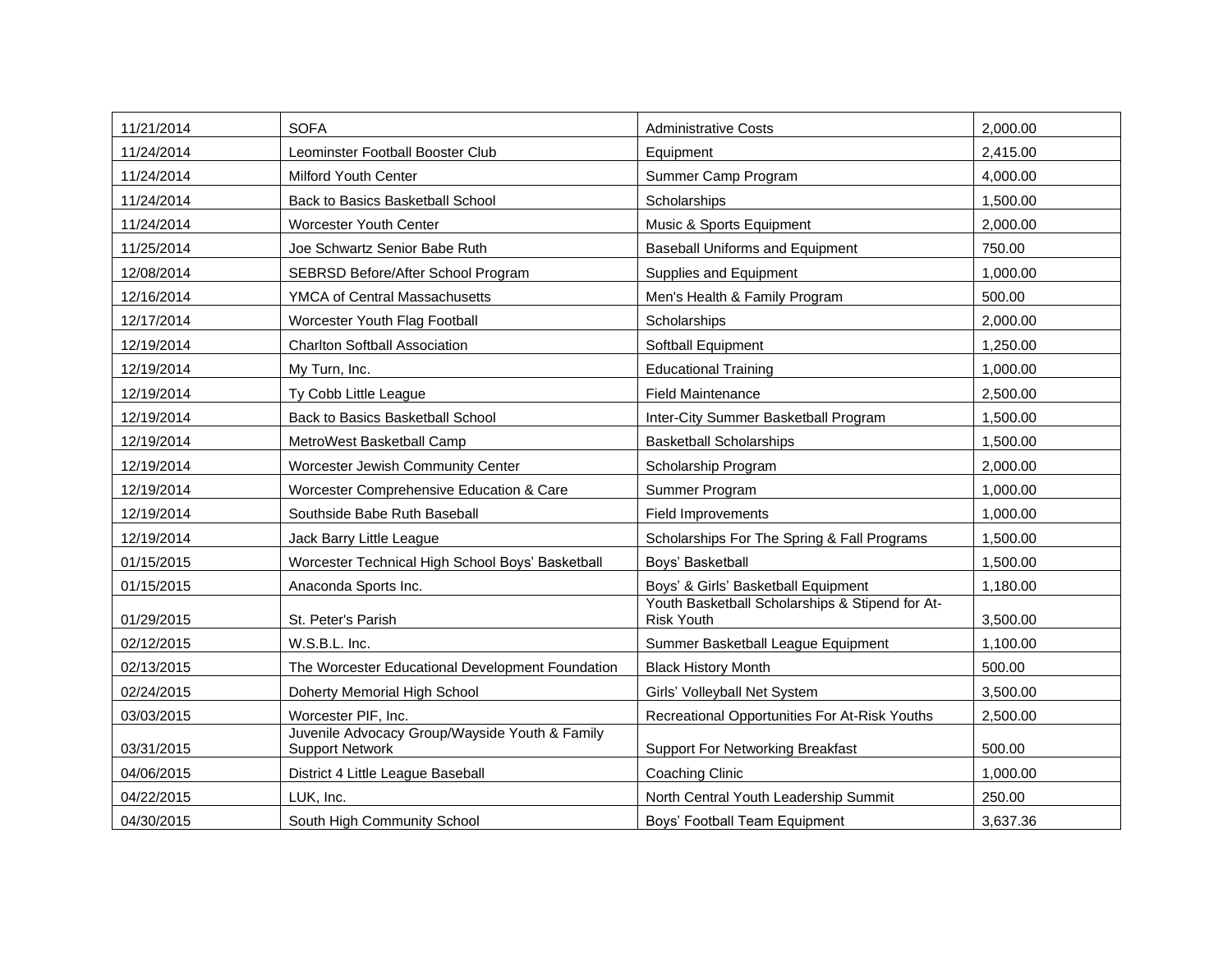| 05/01/2015 | Hoop Central                                 | <b>Basketball Program</b>              | 400.00    |
|------------|----------------------------------------------|----------------------------------------|-----------|
| 05/01/2015 | Maranville Baseball League                   | Baseball League Program                | 500.00    |
| 05/01/2015 | Doherty Memorial High School Girls' Track    | Uniforms                               | 1,000.00  |
| 05/01/2015 | North High School Girls' Softball            | Uniforms and Equipment                 | 1,000.00  |
| 05/01/2015 | Doherty Memorial High School Girls' Softball | Equipment                              | 1,000.00  |
| 05/14/2015 | Patriot Baseball Program                     | <b>Baseball Equipment</b>              | 1,000.00  |
| 05/15/2015 | Connie Mack Little League                    | <b>Equipment and Registration Fees</b> | 1,000.00  |
| 05/15/2015 | <b>Ted Williams Little League</b>            | Construction for Roofs on Dugouts      | 1,000.00  |
| 05/15/2015 | Doherty Memorial High School Baseball        | <b>Baseball Uniforms and Equipment</b> | 1,000.00  |
| 05/15/2015 | South High School Baseball                   | <b>Baseball Equipment</b>              | 1,000.00  |
| 05/20/2015 | Worcester Technical High School Baseball     | <b>Baseball Equipment</b>              | 1,000.00  |
| 05/22/2015 | North High School Baseball                   | <b>Baseball Equipment</b>              | 1,000.00  |
| 06/11/2015 | <b>Burncoat High School</b>                  | Girls' Basketball Program              | 500.00    |
| 06/22/2015 | Boys Scouts Troop 4 Worcester                | <b>Washington DC Trip</b>              | 500.00    |
| 06/24/2015 | <b>Frontcourt Fire</b>                       | <b>Basketball Program</b>              | 1,000.00  |
| 06/26/2015 | Worcester Youth Flag Football Program        | Uniforms and Equipment                 | 698.00    |
| 06/26/2015 | Women in Action, Inc.                        | Frederick Douglas Program Supplies     | 300.00    |
| 07/15/2015 | Southbridge Little League                    | Regional Tournament in Dover, DE       | 2,000.00  |
| 08/04/2015 | <b>Wellington Community</b>                  | National Night Out 2015                | 750.00    |
| 08/12/2015 | Tenacity                                     | Summer Program                         | 1,000.00  |
| 08/21/2015 | Boys & Girls Club of Webster/Dudley          | Summer Program                         | 1,500.00  |
| 08/21/2015 | <b>Youth Connect</b>                         | Summer Program 2015                    | 1,000.00  |
| 08/25/2015 | Boys & Girls Club of Worcester               | Programs For Disadvantaged Youths      | 5,000.00  |
| 09/03/2015 | <b>Gibney Sports &amp; Reconditioning</b>    | Supplies                               | 1,139.25  |
| 09/03/2015 | Gibney Sports & Reconditioning               | Supplies                               | 1.186.20  |
| 09/11/2015 | Friends of Worcester East Middle School      | <b>Basketball Camp</b>                 | 11,000.00 |
| 09/14/2015 | Pride Productions, Inc.                      | Back to School Programs                | 1,000.00  |
| 09/25/2015 | Worcester PIF, Inc.                          | <b>Basketball Program</b>              | 2,500.00  |
| 11/19/2015 | Immedia Inc.                                 | CASA Program                           | 350.00    |
| 12/03/2015 | Joe Schwartz Babe Ruth                       | <b>Baseball Program</b>                | 2,600.00  |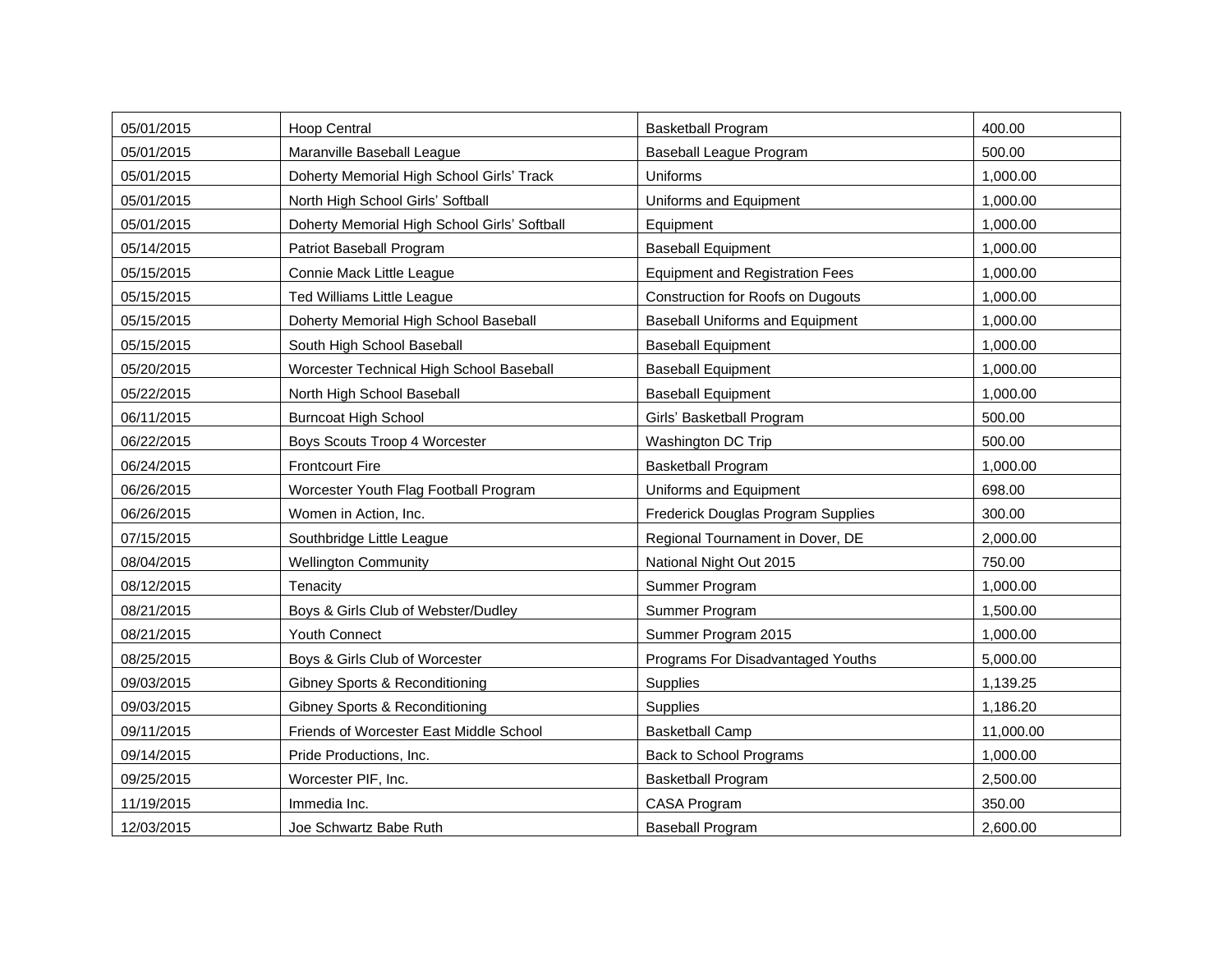| 02/01/2016 | <b>Gibney Sports &amp; Reconditioning</b> | North High School Uniforms   | 4,978.40 |
|------------|-------------------------------------------|------------------------------|----------|
| 02/17/2016 | Rockdale Recovery High School Program     | Donation                     | 1,250.00 |
| 02/17/2016 | Recovery High School/CMSEC Program        | Donation                     | 1,000.00 |
| 02/17/2016 | Ethiopian Dream Center, Inc.              | Program Donation             | 500.00   |
| 02/17/2016 | Yes We Care                               | Program Donation             | 500.00   |
| 02/17/2016 | Yes We Care                               | Program Donation             | 1,500.00 |
| 02/17/2016 | South High Community School               | Field Hockey Program         | 1,000.00 |
| 02/17/2016 | <b>Burncoat High School</b>               | Volleyball Program           | 688.00   |
| 02/17/2016 | Burncoat High School Drama Club           | Drama Club Program           | 1,529.00 |
| 02/17/2016 | <b>Burncoat High School</b>               | <b>Cross Country Program</b> | 1,000.00 |
| 02/17/2016 | North High School                         | Cheerleading Team            | 320.00   |
| 02/17/2016 | Matt Palazzi Basketball School Program    | <b>Basketball Program</b>    | 1,000.00 |
| 02/17/2016 | Worcester Common Ground Program           | Donation                     | 150.00   |
| 02/17/2016 | PSNC-Pleasant Street Neighborhood Center  | Donation                     | 500.00   |
| 02/23/2016 | Worcester Technical High School           | Boys' Basketball Program     | 1,500.00 |
| 02/23/2016 | South High Community School               | Varsity Soccer Program       | 1,200.00 |
| 02/23/2016 | Worcester Technical High School           | Girls' Soccer Program        | 1,000.00 |
| 02/23/2016 | Doherty Memorial High School              | Donation                     | 1,000.00 |
| 02/23/2016 | <b>Burncoat High School</b>               | Football Program             | 3,500.00 |
| 02/23/2016 | <b>Claremont Academy</b>                  | Donation                     | 2,600.00 |
| 02/23/2016 | Worcester Youth Flag Football Program     | Donation                     | 2,000.00 |
| 02/23/2016 | SEBRSD Before/After School Program        | Donation                     | 1,000.00 |
| 02/23/2016 | Doherty Memorial High School              | Field Hockey Program         | 1,000.00 |
| 02/23/2016 | The On Guard Initiative Program           | Donation                     | 500.00   |
| 02/26/2016 | <b>Gibney Sports &amp; Reconditioning</b> | Supplies                     | 2,085.10 |
| 02/26/2016 | Gibney Sports & Reconditioning            | Supplies                     | 2,580.00 |
| 02/26/2016 | Doherty Memorial High School              | Football Program             | 4,621.25 |
| 03/01/2016 | <b>Fuller Field Commission</b>            | Football Program             | 1,000.00 |
| 03/02/2016 | North High School                         | Football Program             | 3,500.00 |
| 03/18/2016 | Worcester Lacrosse Program                | Donation                     | 2,500.00 |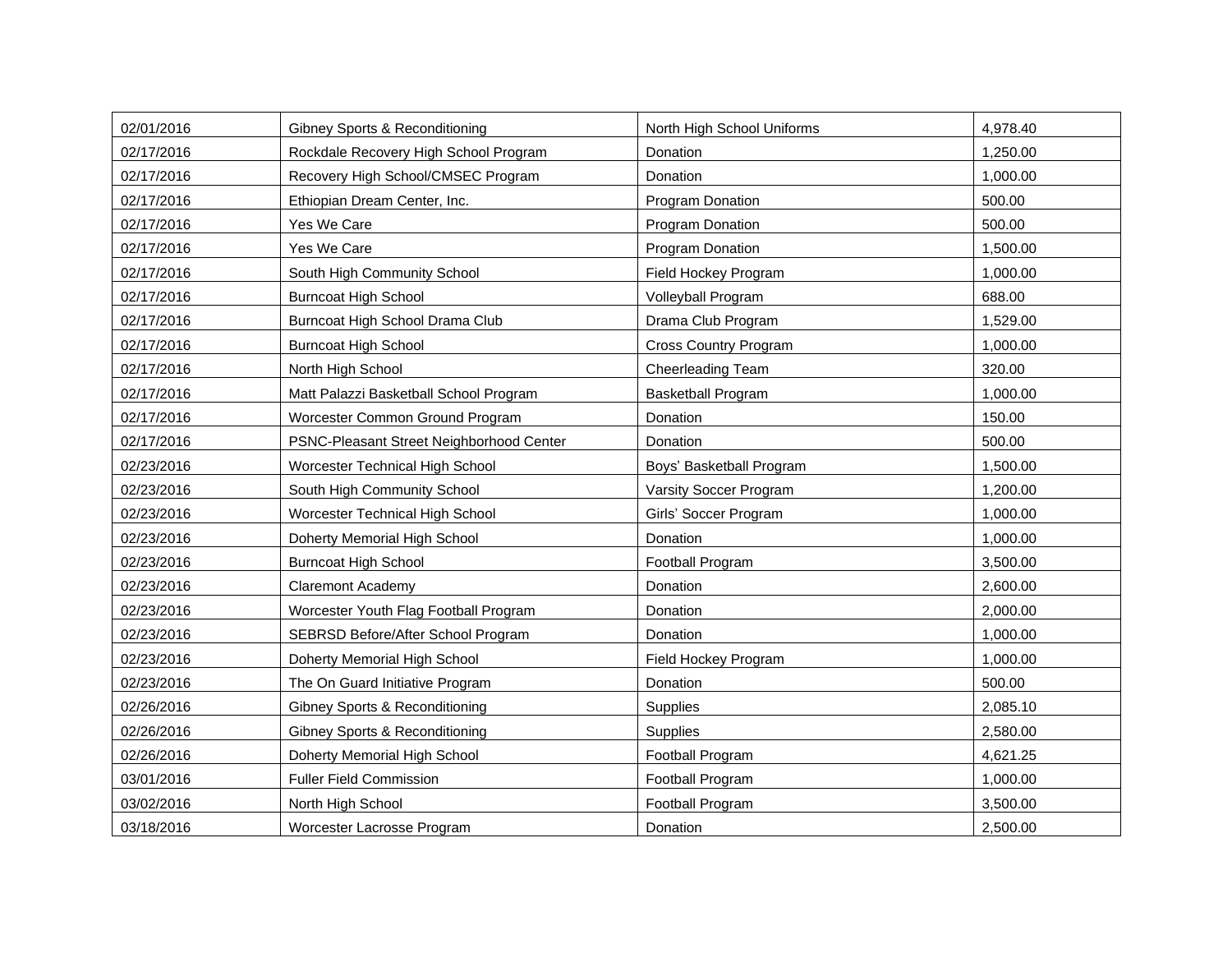| 04/05/2016 | Community Impact, Inc.                                           | Community                                | 5,000.00  |
|------------|------------------------------------------------------------------|------------------------------------------|-----------|
| 04/11/2016 | Harvard Schools PTO                                              | Donation                                 | 500.00    |
| 04/11/2016 | LUK, Inc.                                                        | Annual Program                           | 500.00    |
| 04/20/2016 | Leominster High School                                           | <b>Football Uniforms</b>                 | 5,129.40  |
| 04/27/2016 | Tatnuck Senior Babe Ruth Baseball                                | Uniforms and Equipment                   | 750.00    |
| 04/27/2016 | George Gibbs Little League                                       | Field Improvements and Equipment         | 1.000.00  |
| 04/27/2016 | South High Community School Band                                 | Philadelphia Event                       | 1,500.00  |
| 04/27/2016 | Massachusetts Bar Institute                                      | <b>Judicial Youth Corps</b>              | 1,000.00  |
| 04/27/2016 | Tantasqua Regional High School                                   | Equipment                                | 2,000.00  |
| 04/27/2016 | St. Peter's Parish                                               | Youth Basketball Program Equipment       | 2,750.00  |
| 04/27/2016 | Wachusett Volleyball Team                                        | Equipment                                | 750.00    |
| 05/02/2016 | Leominster High School                                           | Uniforms and Sports Supplies             | 7,500.00  |
| 05/03/2016 | Friendly House Inc.                                              | <b>Gym Renovations</b>                   | 2,500.00  |
| 05/06/2016 | Nashoba Regional High School                                     | After Prom Substance Free Event          | 500.00    |
| 06/03/2016 | Central Massachusetts Basketball Academy                         | Donation                                 | 4,550.00  |
| 06/21/2016 | City of Worcester                                                | Summer Program                           | 5,000.00  |
| 06/22/2016 | Joe Schwartz Little League                                       | Scholarships                             | 2,500.00  |
| 06/22/2016 | <b>Injury Prevention Center-UMass Memorial Medical</b><br>Center | Gun Buyback Program                      | 5,000.00  |
| 06/24/2016 | <b>Worcester Team United</b>                                     | AAU Basketball Program                   | 1.500.00  |
| 06/24/2016 | Boys & Girls Club of Fitchburg & Leominster                      | Summer Employment Program                | 10,000.00 |
| 06/27/2016 | Gardner Council on Aging/Senior Center                           | Health, Wellness & Safety Fair           | 750.00    |
| 06/27/2016 | Massachusetts Audubon Society                                    | <b>Outdoor Recreation Program</b>        | 2,800.00  |
| 07/21/2016 | Paul N. Johnson Sr. Babe Ruth League                             | Donation                                 | 2,000.00  |
| 07/28/2016 | Friends of Worcester East Middle School                          | Camp Scholarships                        | 7,450.00  |
| 07/28/2016 | Doherty Memorial High School                                     | Cross Country Uniforms and Participation | 1,600.00  |
| 07/28/2016 | <b>Clark University Athletics Department</b>                     | Summer Basketball Program Scholarships   | 3,000.00  |
| 07/28/2016 | Tenacity, Inc. Worcester                                         | Summer Tennis and Reading Program        | 2,500.00  |
| 07/28/2016 | Worcester City Hoops                                             | Scholarships                             | 1,500.00  |
| 08/04/2016 | Yes We Care                                                      | <b>Program Donation</b>                  | 2,000.00  |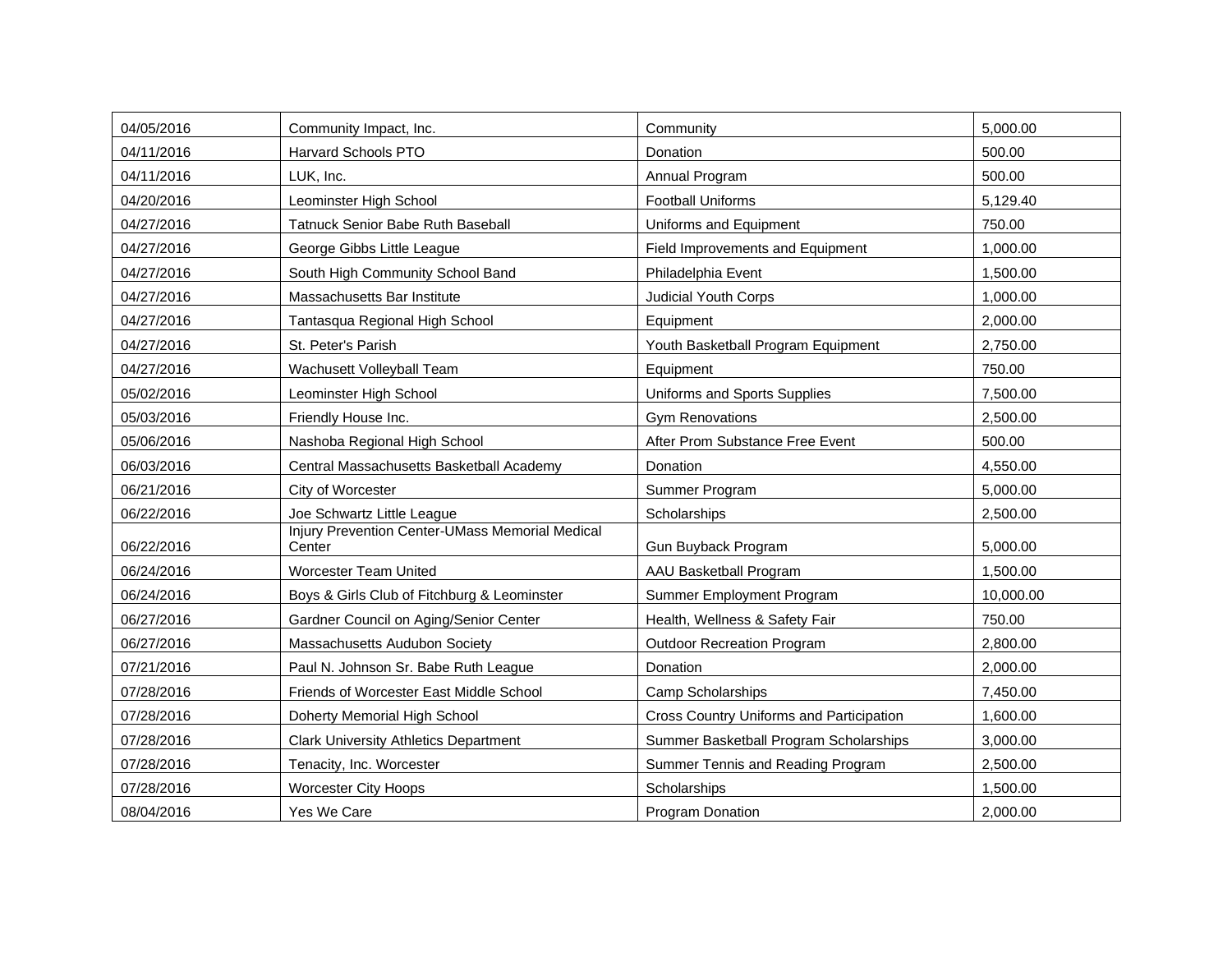| 08/04/2016 | Yes We Care Program                                  | Donation                                       | 500.00   |
|------------|------------------------------------------------------|------------------------------------------------|----------|
| 08/15/2016 | <b>Worcester State Foundation</b>                    | Conference                                     | 5,000.00 |
| 08/31/2016 | Project Graduation Westborough Inc.                  | Chemical Substance & Alcohol Free Celebration  | 500.00   |
| 08/31/2016 | District 4 Little League Baseball                    | <b>Registration &amp; Facility Maintenance</b> | 1,500.00 |
| 08/31/2016 | North High School                                    | <b>ACE Program</b>                             | 2,250.00 |
| 09/22/2016 | Winchendon Public Schools                            | Toy Town Playground                            | 2,000.00 |
| 09/22/2016 | <b>Worcester Public Schools</b>                      | <b>Crew Equipment</b>                          | 2,351.31 |
| 09/22/2016 | Worcester Field Hockey                               | Uniforms                                       | 1,500.00 |
| 10/21/2016 | Worcester PIF, Inc.                                  | Pay it Forward Scholarships                    | 2,500.00 |
| 11/16/2016 | Immedia Inc.                                         | CASA Project Inc. National Adoption Day        | 401.31   |
| 11/21/2016 | Northbridge Public Schools                           | <b>Bicycle Safety Event</b>                    | 500.00   |
| 11/21/2016 | Worcester North Football                             | Football Program                               | 3,500.00 |
| 12/21/2016 | North High School                                    | Freshman Basketball Program                    | 2,000.00 |
| 12/21/2016 | <b>Burncoat High School</b>                          | Freshman Basketball Program                    | 2,000.00 |
| 12/21/2016 | Doherty Memorial High School                         | Freshman Basketball Program                    | 2,000.00 |
| 12/21/2016 | Worcester Technical High School                      | Freshman Basketball Program                    | 2,000.00 |
| 12/21/2016 | <b>Claremont Academy</b>                             | Freshman Basketball Program                    | 2,000.00 |
| 12/22/2016 | South High Community School                          | Freshman Basketball Program                    | 2,000.00 |
| 01/26/2017 | Town of Southbridge                                  | Youth Summit/Community Night                   | 1,500.00 |
| 03/08/2017 | Cover2Clothing                                       | Donation                                       | 3,635.00 |
| 03/16/2017 | Harvard Schools PTO Celebration Committee            | Substance- Free Post Prom Event                | 800.00   |
| 03/16/2017 | <b>Blackstone Public Library</b>                     | Extracurricular Program                        | 200.00   |
| 03/16/2017 | <b>Burncoat High School</b>                          | <b>School Activities</b>                       | 1.500.00 |
| 03/20/2017 | South Side Babe Ruth                                 | Registration                                   | 1,500.00 |
| 05/16/2017 | Nashoba Regional High School                         | Substance- Free After Prom Event               | 500.00   |
| 06/07/2017 | <b>Gibney Sports &amp; Reconditioning</b>            | Supplies                                       | 3,030.00 |
| 06/16/2017 | Worcester Jewish Community Center                    | <b>Replacement Check</b>                       | 3,000.00 |
| 06/23/2017 | Shrewsbury Post 397                                  | Regional Baseball Tournament                   | 2,000.00 |
| 06/23/2017 | Massachusetts Education & Career Opportunities, Inc. | <b>Funding For Senior Breakfast</b>            | 500.00   |
| 06/23/2017 | Clark University Basketball Camp                     | Scholarships                                   | 1,800.00 |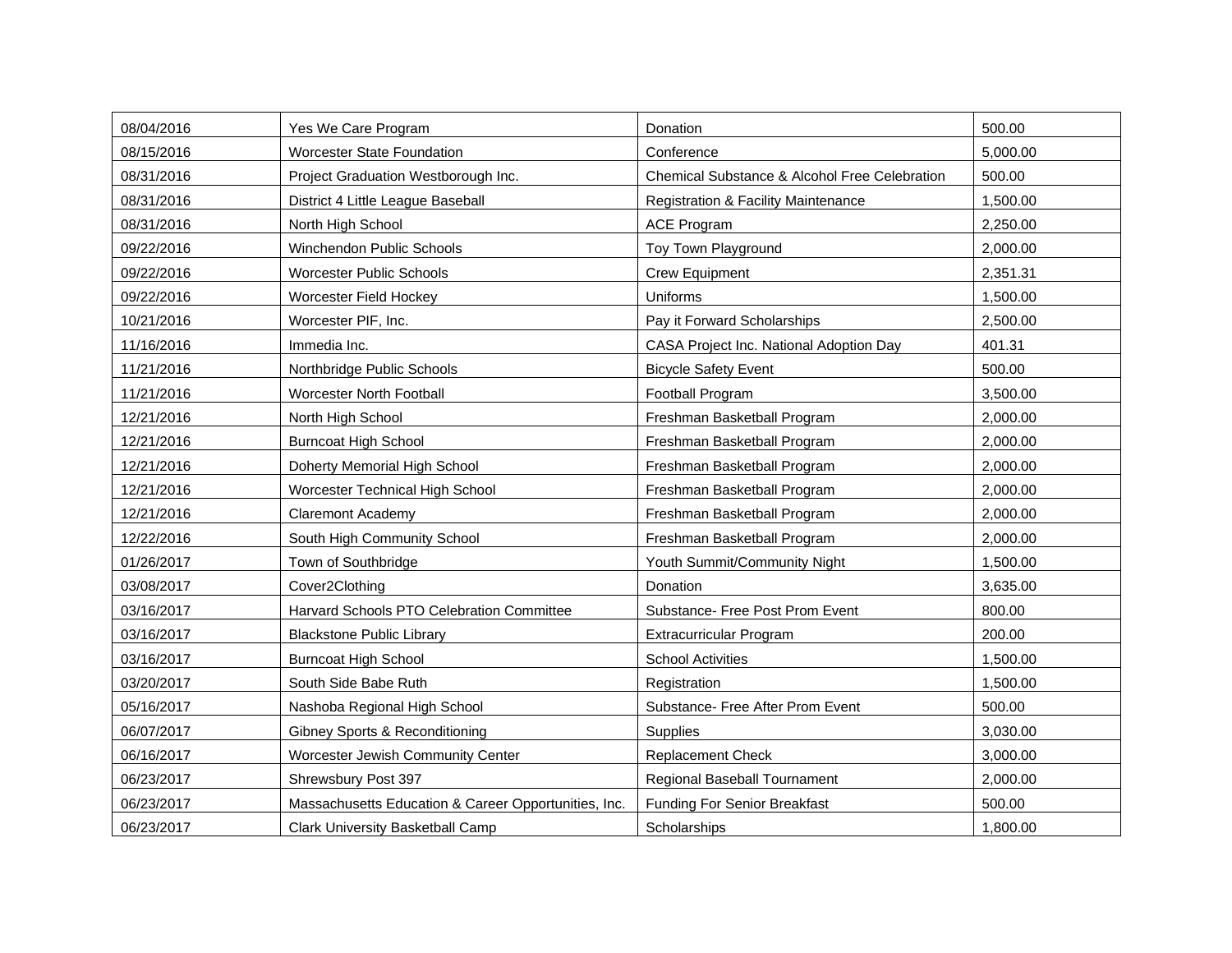| 07/07/2017 | <b>Worcester Team United</b>              | <b>Basketball Program Scholarships</b>         | 1,500.00  |
|------------|-------------------------------------------|------------------------------------------------|-----------|
| 07/19/2017 | <b>Worcester City Hoops</b>               | <b>Basketball Camp Scholarships</b>            | 2,000.00  |
| 08/01/2017 | <b>Wellington Community</b>               | National Night Out 2017                        | 1,000.00  |
| 08/02/2017 | <b>Spiritually Fabulous Ministries</b>    | Annual Summer Gospel Event                     | 250.00    |
| 08/02/2017 | Learn To Cope                             | Rally 2 Recovery 2017                          | 1,000.00  |
| 08/09/2017 | Shrewsbury Post 397                       | Regional Baseball Tournament                   | 2.000.00  |
| 08/15/2017 | Tenacity, Inc.                            | <b>Worcester Community Program</b>             | 2,500.00  |
| 08/29/2017 | City of Worcester                         | Mentoring Program                              | 2,500.00  |
| 09/06/2017 | Yes We Care                               | <b>Community Program</b>                       | 2,000.00  |
| 09/19/2017 | Hoop Dreams with Chris Herren             | <b>Community Presentation</b>                  | 1,571.50  |
| 11/09/2017 | Immedia Inc.                              | CASA Project Inc. National Adoption Day        | 540.20    |
| 11/13/2017 | Blackstone Valley Boys and Girls Club     | Summer Programs Equipment and Supplies         | 3,500.00  |
| 11/14/2017 | Worcester Youth Flag Football             | Scholarships                                   | 2,500.00  |
| 01/05/2018 | Valley Residential Improvement            | Youth Programs                                 | 1,000.00  |
| 01/24/2018 | Doherty Memorial High School              | Freshman Football Program                      | 2,500.00  |
| 02/23/2018 | Friends of Worcester East Middle School   | Camp Scholarships                              | 10,000.00 |
| 02/23/2018 | Worcester Field Hockey                    | Equipment                                      | 1,500.00  |
| 02/23/2018 | Worcester Public Library Foundation       | Summer Reading Program 2018                    | 1,000.00  |
| 03/28/2018 | Worcester Police Athletic League          | Boxing New England Junior Olympics             | 1,000.00  |
| 04/02/2018 | SHCAB, Inc.                               | Students Helping Children Across Boarders      | 1,000.00  |
| 04/27/2018 | Worcester Latinos Dollar for Scholars     | Scholarships                                   | 1,000.00  |
| 05/01/2018 | Blackstone Valley Boys & Girls Club       | Summer Program Equipment                       | 3,500.00  |
| 05/07/2018 | Massachusetts Major City Chiefs of Police | <b>Yearly Training</b>                         | 500.00    |
| 05/08/2018 | <b>Harvard Schools PTO</b>                | Substance Free Post Prom Celebration           | 800.00    |
| 05/08/2018 | Project Graduation Westborough Inc.       | Substance Free Post Graduation Celebration     | 750.00    |
| 05/08/2018 | Nashoba Regional High School              | Substance Free Post Prom Celebration           | 750.00    |
| 05/14/2018 | AED Foundation Inc.                       | Night of Hope International Overdose Awareness | 1,000.00  |
| 05/14/2018 | Community Impact, Inc.                    | "If They Had Known" Event Licensing            | 1,500.00  |
| 06/07/2018 | Worcester Art Museum                      | Juvenile Art Alternative Program Assistance    | 2,000.00  |
| 06/07/2018 | Troop 182                                 | <b>Financial Assistance</b>                    | 500.00    |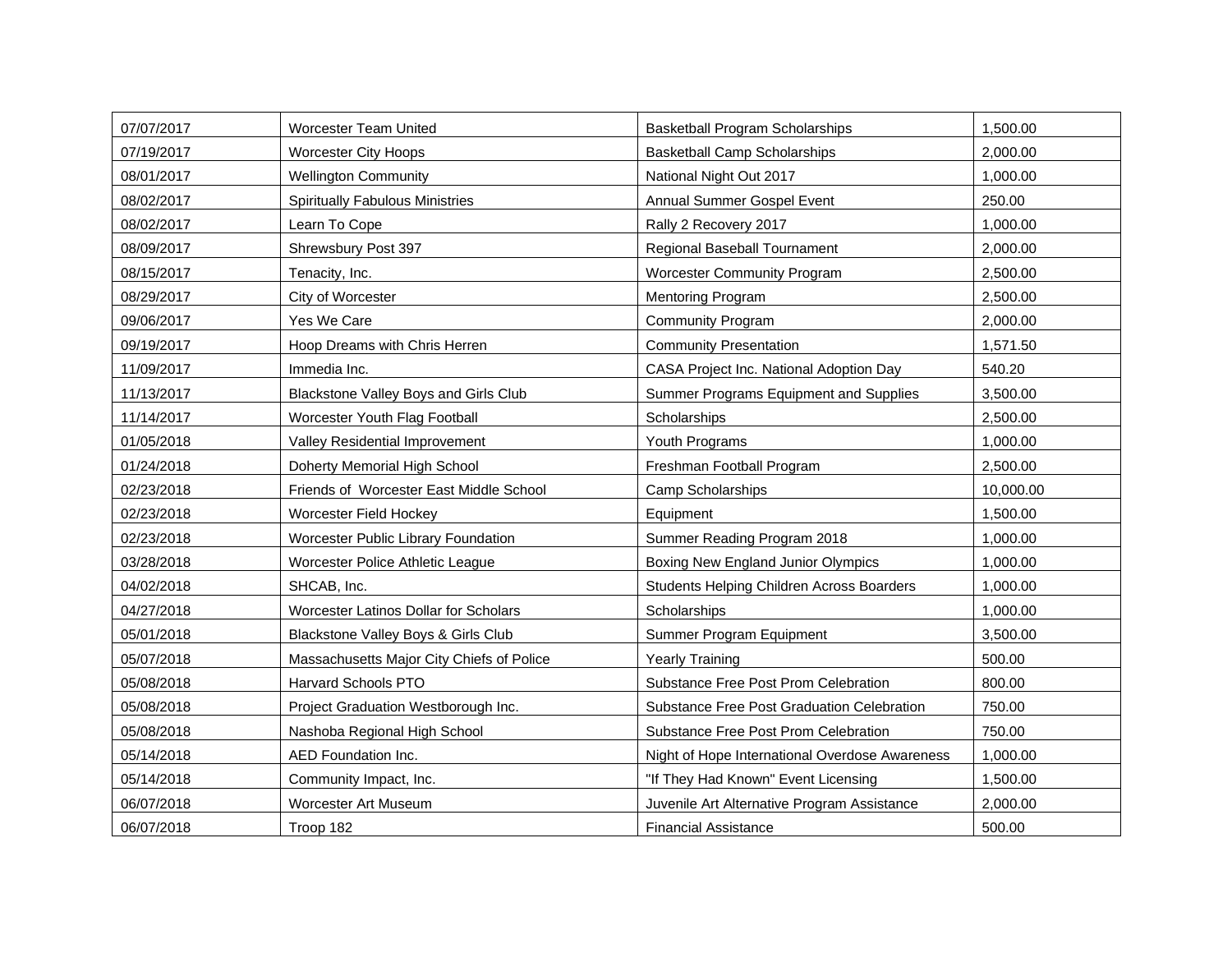| 06/07/2018 | Troop 1 Blackstone BVC Eagle Project               | <b>BVC Eagle Project</b>               | 150.00   |
|------------|----------------------------------------------------|----------------------------------------|----------|
| 06/22/2018 | Southbridge Cops N' Kids                           | Summer Program                         | 2,500.00 |
| 06/22/2018 | Cycle Breakers Intl. LLC                           | <b>BravHERy Workshop</b>               | 1,895.00 |
| 06/25/2018 | Boys & Girls Club of Worcester                     | Summer Programs                        | 5,000.00 |
| 06/25/2018 | <b>Worcester Youth Center Programs</b>             | Equipment                              | 1,500.00 |
| 06/25/2018 | United Way of Central Massachusetts/ YouthConnect  | <b>Evening Summer Program</b>          | 3,000.00 |
| 06/25/2018 | Massachusetts Audubon Society                      | Let's Go Program                       | 2,000.00 |
| 06/25/2018 | Boys & Girls Club of Fitchburg & Leominster        | Summer Employment Program              | 5,000.00 |
| 06/25/2018 | Town of Milford- Milford Youth Center              | Arts Based Programs                    | 2,500.00 |
| 06/25/2018 | Worcester Common Ground                            | <b>Basketball Court Improvements</b>   | 750.00   |
| 06/25/2018 | Shrewsbury Post 397                                | <b>Summer Tournament</b>               | 1,000.00 |
| 06/25/2018 | <b>Worcester Team United</b>                       | <b>Basketball Program Scholarships</b> | 1,500.00 |
| 06/28/2018 | Legendary Legacies, Inc.                           | <b>Financial Assistance</b>            | 1,000.00 |
| 06/30/2018 | <b>Crocker Field Restoration Committee Project</b> | <b>Field Restoration</b>               | 2,000.00 |
| 07/03/2018 | Shrewsbury Post 397                                | <b>Summer Tournament</b>               | 1,000.00 |
| 08/02/2018 | <b>Wellington Community</b>                        | National Night Out                     | 1,000.00 |
| 08/02/2018 | <b>Spiritually Fabulous Ministries</b>             | <b>Community Event</b>                 | 250.00   |
| 08/02/2018 | Living In Freedom Together                         | <b>Financial Assistance</b>            | 1,000.00 |
| 08/02/2018 | <b>Blackstone Public Library</b>                   | Summer Program                         | 300.00   |
| 08/02/2018 | Tenacity, Inc.                                     | Summer Program                         | 2,500.00 |
| 08/14/2018 | Forever Young                                      | Back to School Community Event         | 2,000.00 |
| 09/21/2018 | Dismas House                                       | Hunger Relief                          | 1,500.00 |
| 09/21/2018 | <b>Woodland Street School</b>                      | <b>Exhilarate Worcester</b>            | 750.00   |
| 10/31/2018 | Worcester Common Ground                            | <b>Basketball Tournament</b>           | 150.00   |
| 10/31/2018 | Girls Inc.                                         | Afterschool Program                    | 4,000.00 |
| 10/31/2018 | Immedia Inc.                                       | <b>CASA Project</b>                    | 585.20   |
| 10/31/2018 | Central Massachusetts Housing Alliance             | <b>Teen Summit</b>                     | 350.00   |
| 10/31/2018 | Yes We Care                                        | Debutante Ceremony                     | 2,000.00 |
| 10/31/2018 | Yes We Care                                        | Teen Leadership Conference             | 2,000.00 |
| 10/31/2018 | Ashton Langford Basketball Academy Camp            | <b>Basketball Camp</b>                 | 4,000.00 |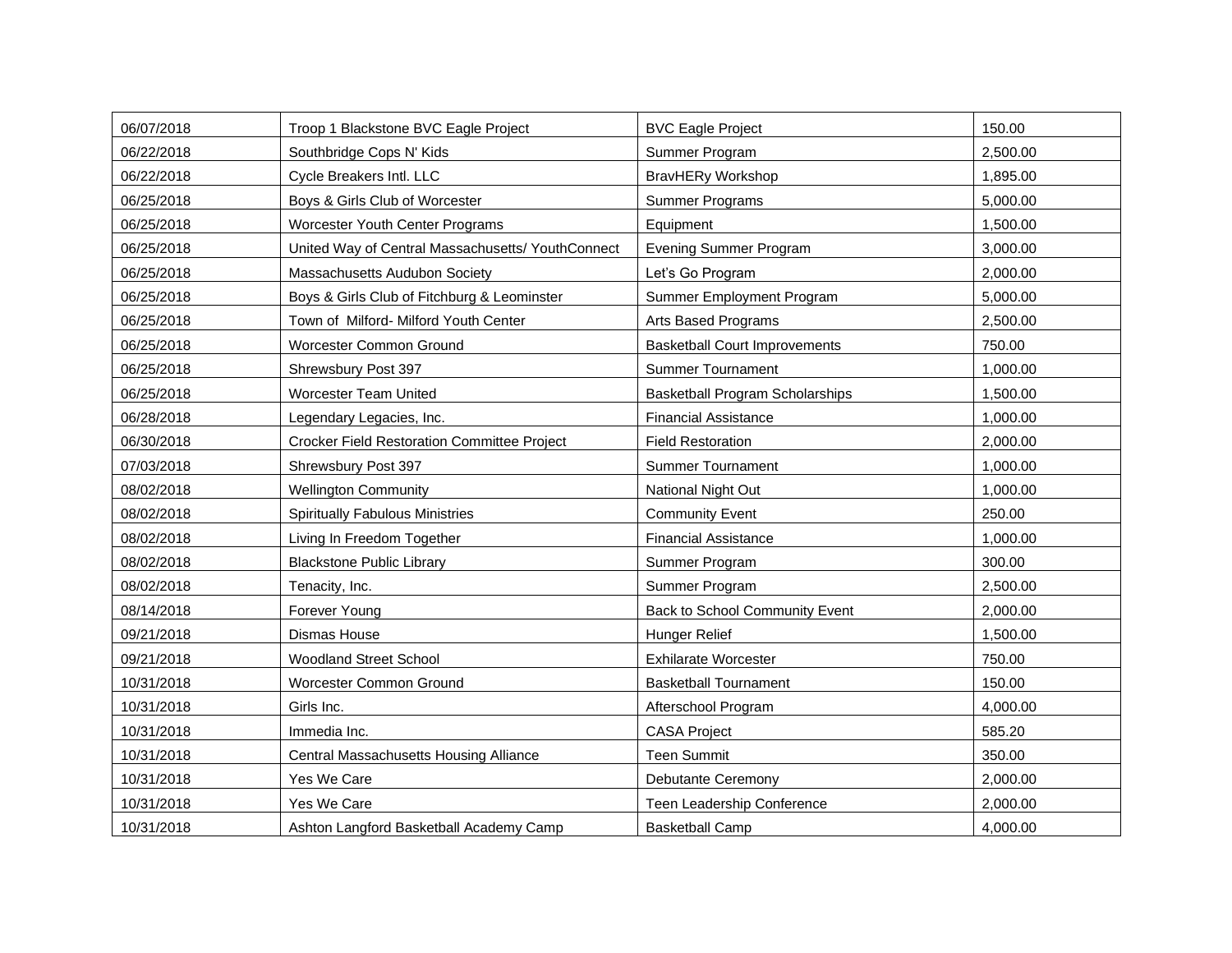| 11/19/2018 | Veteran's Inc.                                   | Integration                                 | 2,500.00  |
|------------|--------------------------------------------------|---------------------------------------------|-----------|
| 11/27/2018 | <b>GTM Sportswear</b>                            | Doherty Cheer Team                          | 500.00    |
| 11/28/2018 | <b>UMASS Memorial Injury Prevention</b>          | Goods For Guns                              | 5,000.00  |
| 11/28/2018 | <b>Worcester Cowboys</b>                         | National Championship                       | 2,000.00  |
| 12/07/2018 | Worcester Youth Flag Football                    | Scholarships                                | 2,500.00  |
| 12/11/2018 | <b>Burncoat High School</b>                      | Field Hockey Program                        | 2,000.00  |
| 12/11/2018 | Spencer-East Brookfield Regional School District | Girls' Soccer Program                       | 1,000.00  |
| 12/11/2018 | Worcester Pack 9                                 | Outings                                     | 750.00    |
| 12/11/2018 | Angels Answer Inc.                               | Food Program                                | 1,000.00  |
| 12/11/2018 | <b>Back To Basics Basketball School</b>          | Scholarships                                | 1,500.00  |
| 12/11/2018 | St. Peter's Parish                               | Youth Basketball Program                    | 2,500.00  |
| 12/11/2018 | Leominster High School Cheer                     | Uniforms                                    | 3,000.00  |
| 01/29/2019 | <b>Worcester Public Schools</b>                  | Freshman Basketball Team Program            | 22,008.00 |
| 02/15/2019 | <b>Burncoat High School</b>                      | Purple Out Program                          | 480.00    |
| 03/01/2019 | Cycle Breakers Intl. LLC                         | BravHERy Program                            | 4,000.00  |
| 03/01/2019 | Town of Paxton                                   | Youth Activity Center                       | 1,500.00  |
| 03/01/2019 | Doherty Memorial High School                     | Boys' Basketball Program                    | 1,500.00  |
| 03/01/2019 | <b>Worcester Education Collaborative</b>         | Conference Initiative For Young Men         | 3,000.00  |
| 03/01/2019 | Massachusetts Bar Institute                      | <b>Transportation Worcester TCM</b>         | 800.00    |
| 03/12/2019 | Andy's Attic                                     | Financial Assistance- Student Run Nonprofit | 1,000.00  |
| 03/13/2019 | Hopedale Public Schools                          | <b>Field Project</b>                        | 3,500.00  |
| 03/20/2019 | Algonquin Regional High School                   | <b>SADD Guest Speaker</b>                   | 2,500.00  |
| 03/26/2019 | Doherty Memorial High School Girls' Lacrosse     | Equipment                                   | 1,500.00  |
| 03/27/2019 | LUK, Inc.                                        | Annual Youth Summit                         | 350.00    |
| 03/27/2019 | Yes We Care                                      | <b>Community Programs</b>                   | 10,000.00 |
| 04/16/2019 | Net of Compassion Program                        | <b>Grace Hotel</b>                          | 1,080.00  |
| 05/06/2019 | <b>Worcester Area Mission Society</b>            | Hey Kiddo Purchase                          | 400.00    |
| 05/15/2019 | <b>Bay Path Athletics</b>                        | <b>Field Rehabilitation</b>                 | 3,000.00  |
| 05/15/2019 | Spencer-East Brookfield Regional School District | Middle School Football Program              | 4,000.00  |
| 05/15/2019 | <b>Green Diamond LLC</b>                         | <b>Event Transportation</b>                 | 1,500.00  |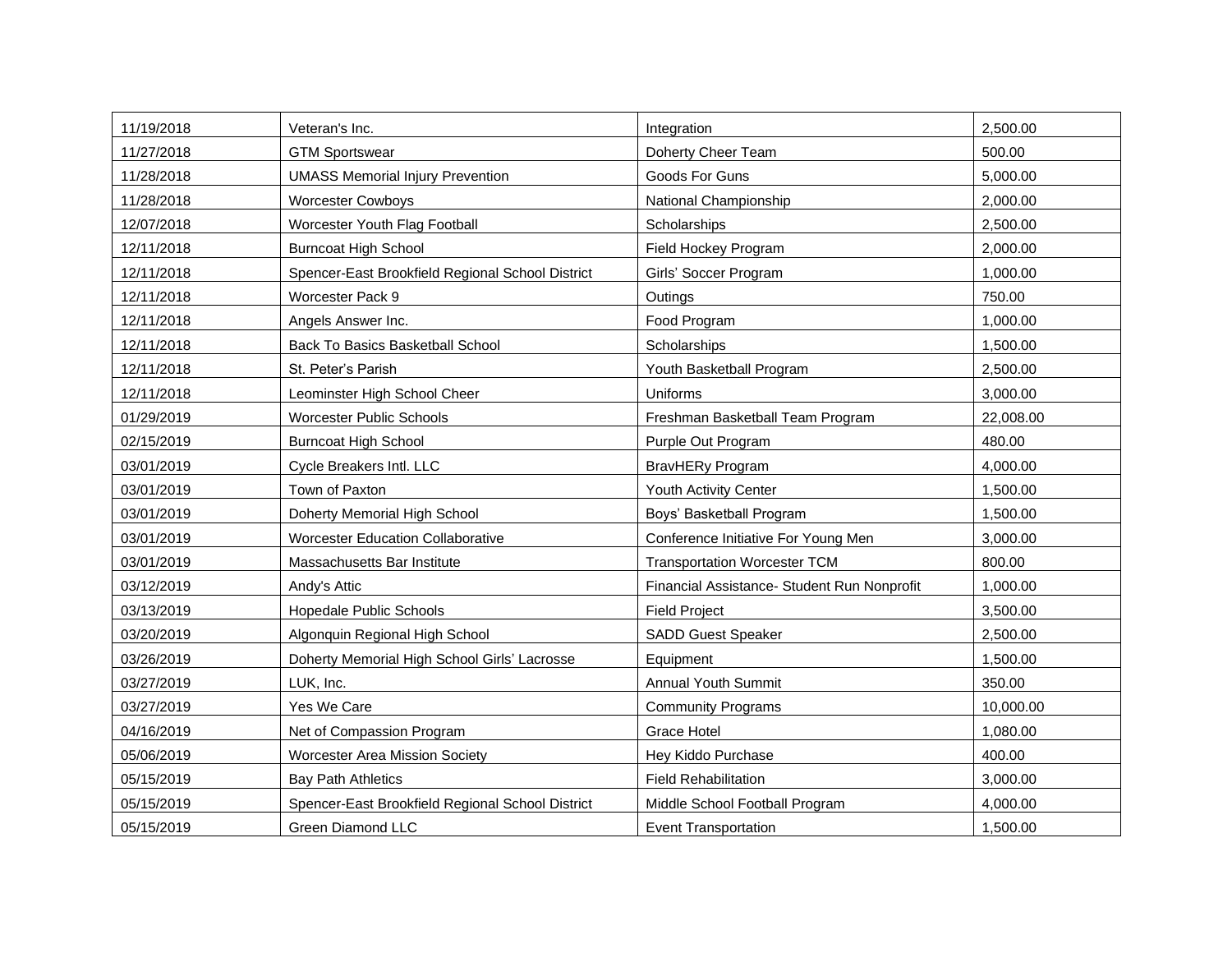| 05/15/2019 | Nashoba Regional High School                        | School Substance-Free After Prom Event | 1,000.00 |
|------------|-----------------------------------------------------|----------------------------------------|----------|
| 05/15/2019 | <b>Claremont Academy</b>                            | After School Soccer Program            | 1,000.00 |
| 05/15/2019 | Main South CDC                                      | Youth/Police Dialogue Program          | 7,500.00 |
| 05/21/2019 | <b>QCC Baseball</b>                                 | <b>Field Upgrades</b>                  | 8,500.00 |
| 05/21/2019 | <b>Becker College</b>                               | <b>Opioid Prevention</b>               | 5,000.00 |
| 05/21/2019 | Fitchburg High Athletic Department Softball Program | Softball Scoreboard                    | 7,000.00 |
| 05/21/2019 | Boys & Girls Club of Fitchburg & Leominster         | Summer Youth Employment                | 5,000.00 |
| 05/21/2019 | Boys & Girls Club of Worcester                      | Youth Programs                         | 5,000.00 |
| 05/21/2019 | United Way of Central Massachusetts/ YouthConnect   | <b>Summer Programs</b>                 | 5,000.00 |
| 05/21/2019 | Community Program for Addiction Recovery Program    | Print Material and Transportation      | 1,000.00 |
| 05/21/2019 | Forever Young                                       | Stop the Violence Event                | 2,000.00 |
| 05/22/2019 | Project New Hope Inc.                               | <b>PTSD Retreat</b>                    | 2,000.00 |
| 05/22/2019 | <b>Edward Street Child Services</b>                 | Early Childhood Programs               | 500.00   |
| 05/22/2019 | Boy Scout Troop 105- Paxton                         | Leadership Program                     | 1,000.00 |
| 05/22/2019 | Town of Paxton                                      | Radar Sign/ Safety Program             | 3,000.00 |
| 05/22/2019 | Boys & Girls Club Webster/Dudley Program            | <b>Computer Lab Upgrades</b>           | 2,500.00 |
| 05/22/2019 | <b>Blackstone Public Library</b>                    | Youth Art Program                      | 200.00   |
| 05/22/2019 | <b>GRG South Central MA</b>                         | <b>Meeting Materials</b>               | 1,000.00 |
| 05/22/2019 | Narragansett Area Youth Baseball                    | Uniforms and Field Upgrades            | 1,800.00 |
| 05/22/2019 | Lunenburg Skate Park                                | <b>Skate Park Projects</b>             | 1,000.00 |
| 05/22/2019 | Hubbardston Youth Baseball                          | <b>Field and Facilities Upgrades</b>   | 1,000.00 |
| 05/22/2019 | Blackstone Valley Boys & Girls Club                 | Open House Event                       | 2,500.00 |
| 05/22/2019 | Massachusetts Audubon Society                       | Let's Go Program                       | 2,500.00 |
| 05/22/2019 | South High Community School Baseball                | <b>Equipment and Apparel</b>           | 1,500.00 |
| 05/22/2019 | Doherty Memorial High Baseball                      | <b>Equipment and Apparel</b>           | 1,500.00 |
| 06/06/2019 | Worcester Jewish Community Center                   | Summer Programs                        | 2,500.00 |
| 06/06/2019 | Worcester Public Library Foundation                 | Summer Reading Program                 | 1,000.00 |
| 06/06/2019 | <b>Oxford Police Department</b>                     | <b>Security Cameras</b>                | 7,500.00 |
| 06/06/2019 | <b>Worcester City Hoops</b>                         | Summer Basketball Program              | 1,500.00 |
| 06/06/2019 | Friendly House Inc.                                 | <b>MCAS Breakfast and Lunch</b>        | 1,873.00 |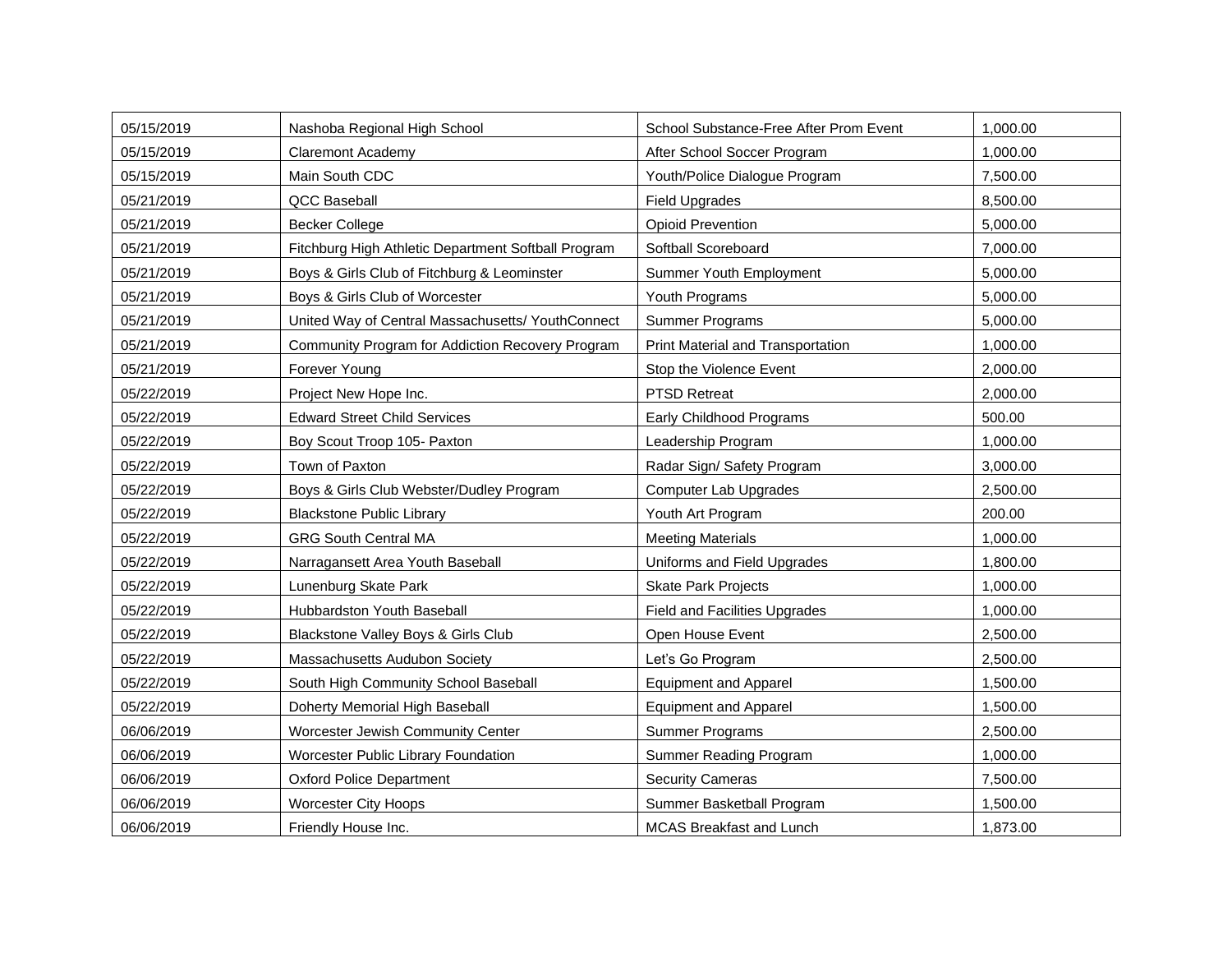| 06/06/2019 | Charlton Rec Friends Inc.              | Park Improvements                      | 2,000.00 |
|------------|----------------------------------------|----------------------------------------|----------|
| 06/06/2019 | Connie Mack Little League              | Uniforms and Equipment                 | 1,500.00 |
| 06/06/2019 | <b>Highlander Athletic Association</b> | Doherty Freshman Football Program      | 3,500.00 |
| 06/06/2019 | Worcester Technical High Baseball      | Equipment                              | 1,500.00 |
| 06/17/2019 | Crossing Over Inc.                     | <b>Comedy Show</b>                     | 50.00    |
| 07/23/2019 | Shrewsbury Post 397                    | <b>Baseball Tournament</b>             | 4,000.00 |
| 07/23/2019 | LUK, Inc. / GCAT                       | National Night Out                     | 1,000.00 |
| 07/23/2019 | Greenhill Neighborhood Association     | <b>Summer Block Event</b>              | 500.00   |
| 07/23/2019 | <b>Worcester Union Athletics</b>       | Girls' Summer Basketball Program       | 2,500.00 |
| 07/23/2019 | <b>Spiritually Fabulous Ministries</b> | <b>Gospel Festival</b>                 | 1,200.00 |
| 08/08/2019 | <b>Wellington Community</b>            | <b>National Night Out</b>              | 1,500.00 |
| 08/08/2019 | Grandparents In The Know               | <b>Resource Assistance</b>             | 1,000.00 |
| 08/08/2019 | Legendary Legacies, Inc.               | Equipment                              | 1,500.00 |
| 08/08/2019 | Render Creative, Inc.                  | Youth Arts Program                     | 2,000.00 |
| 08/08/2019 | Doherty Memorial High School           | <b>Cross Country Uniforms</b>          | 2,000.00 |
| 08/08/2019 | Gibney's Sporting Goods                | Summer Basketball Equipment            | 1,100.00 |
| 08/08/2019 | <b>Burncoat High School</b>            | Football Uniforms and Equipment        | 3,500.00 |
| 08/08/2019 | Worcester Youth Center                 | <b>Athletic Equipment</b>              | 2,000.00 |
| 08/21/2019 | Living In Freedom Together             | <b>Survivor Services &amp; Support</b> | 3,000.00 |
| 09/26/2019 | Central Massachusetts Housing Alliance | Youth Summit                           | 350.00   |
| 09/26/2019 | Safe Road Alliance                     | Safe Driving Youth Program             | 1,000.00 |
| 09/26/2019 | St. Bernard's Basketball Youth Program | Basketball Youth Program               | 1,500.00 |
| 09/26/2019 | Back To Basics Basketball School       | Camp Scholarships                      | 1,500.00 |
| 09/26/2019 | YMCA Greendale Branch                  | Summer Programs 2020                   | 1,000.00 |
| 09/26/2019 | Cycle Breakers Intl. LLC               | <b>BravHERy Training</b>               | 4,000.00 |
| 09/26/2019 | Leominster Autism Project              | <b>Sensory Projects</b>                | 1,000.00 |
| 09/30/2019 | North High School Football             | Helmets and Pads                       | 3,500.00 |
| 09/30/2019 | North High Girls' Softball             | <b>Team Needs</b>                      | 1,500.00 |
| 09/30/2018 | Immedia Inc. CASA Project              | National Adoption Day                  | 650.00   |
| 09/30/2019 | <b>Burncoat High School Track</b>      | Warm Up Gear                           | 1,000.00 |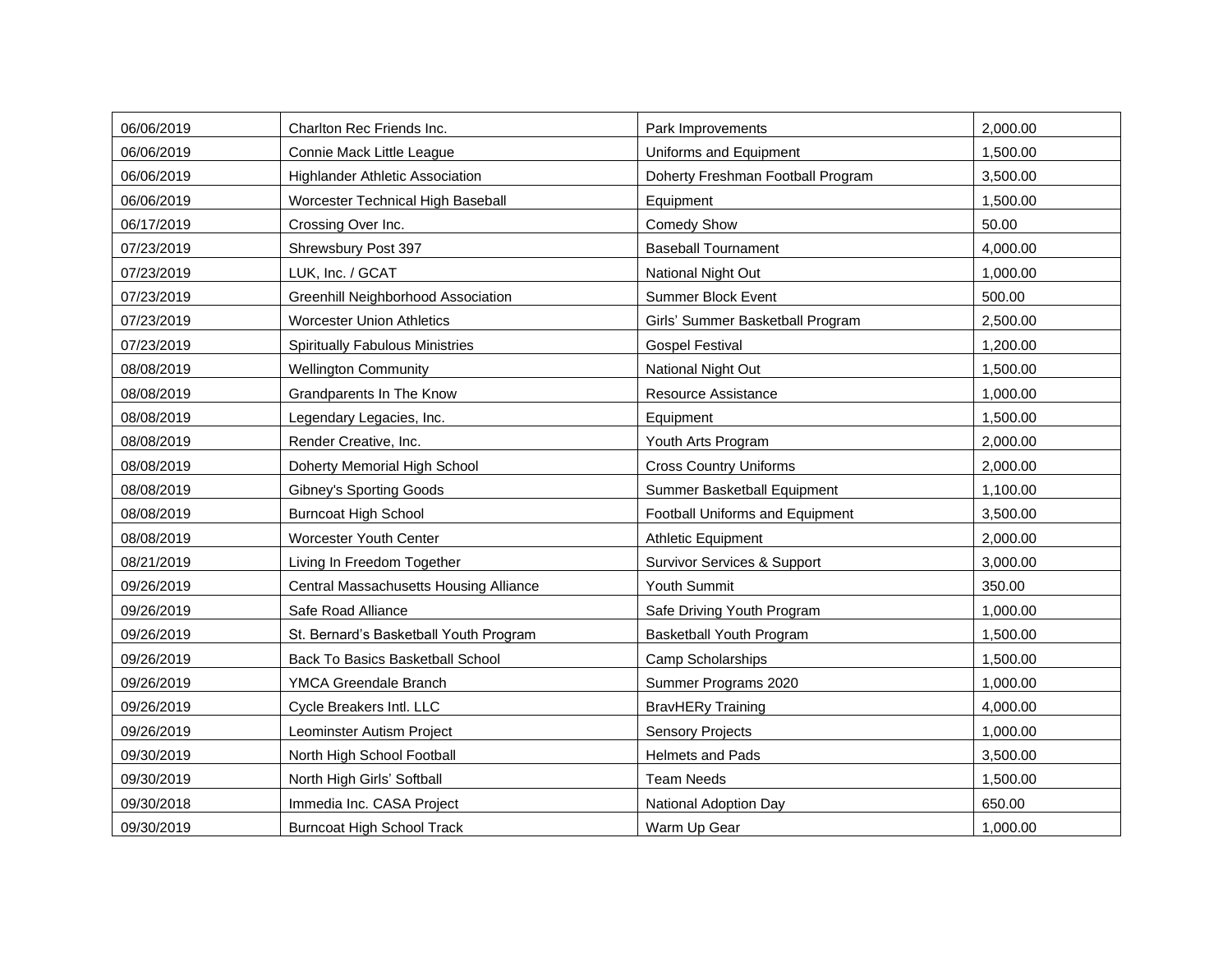| 09/30/2019 | North High School Boys' Soccer                     | <b>Team Needs</b>                      | 1,500.00 |
|------------|----------------------------------------------------|----------------------------------------|----------|
| 11/04/2019 | Burncoat High School Dance Program                 | <b>National Competition</b>            | 2,000.00 |
| 11/04/2019 | <b>Burncoat High School</b>                        | <b>Chris Herren Presentation Event</b> | 2,500.00 |
| 11/04/2019 | Forest Grove Middle School                         | Anti-Bullying Campaign                 | 500.00   |
| 11/04/2019 | Samoset PTO/Basketball Program                     | Uniforms                               | 1,500.00 |
| 11/04/2019 | <b>Gardner Public Schools</b>                      | J. Krosoczka Presentation Event        | 2,000.00 |
| 11/25/2019 | <b>UMASS Memorial Injury Prevention</b>            | Goods For Guns                         | 5,000.00 |
| 11/25/2019 | Southbridge Pop Warner                             | <b>Cheer Competition Florida</b>       | 1,500.00 |
| 11/25/2019 | Greendale Youth Flag Football Program              | Uniforms and Referees                  | 1,500.00 |
| 11/25/2019 | Forever Young                                      | <b>Toy Drive</b>                       | 1,200.00 |
| 11/25/2019 | <b>Charlton Softball Association</b>               | Equipment                              | 1,250.00 |
| 11/25/2019 | Millbury Pee Wee Basketball                        | Security Camera and Benches            | 1,000.00 |
| 11/25/2019 | Blackstone-Millville Regional High School District | Softball Uniforms                      | 3,500.00 |
| 11/25/2019 | Nipmuc Youth Baseball                              | <b>Dugout Replacements</b>             | 1,000.00 |
| 11/25/2019 | <b>Fresh Start Wellness Center</b>                 | Youth Programs                         | 1,000.00 |
| 11/25/2019 | <b>Burncoat High School</b>                        | Outdoor Adventure Squad                | 1,250.00 |
| 11/25/2019 | Worcester Public Schools Lacrosse                  | Lacrosse Helmets                       | 1,500.00 |
| 11/26/2019 | Ashton Langford Basketball Academy                 | <b>Basketball Program</b>              | 4,000.00 |
| 12/04/2019 | <b>Worcester Cowboys</b>                           | National Championship                  | 1,500.00 |
| 12/06/2019 | Town of Auburn School Department                   | Junior Varsity Basketball Program      | 3,000.00 |
| 01/13/2020 | Yes We Care                                        | <b>Community Programs</b>              | 5,000.00 |
| 01/13/2020 | <b>Torch Foundation</b>                            | Youth Conference                       | 2,000.00 |
| 02/14/2020 | St. Peters Parish                                  | Youth Basketball Program               | 2,500.00 |
| 10/05/2020 | Living In Freedom Together                         | <b>Community Event</b>                 | 250.00   |
| 12/02/2020 | <b>UMASS Memorial Injury Prevention</b>            | Goods For Guns                         | 5,000.00 |
| 12/03/2020 | Go Hard or Stay Home                               | <b>Basketball Program</b>              | 1,500.00 |
| 01/11/2021 | Worcester Public Library Foundation                | Summer Reading Program                 | 1,000.00 |
| 01/11/2021 | Shrewsbury High School Athletics                   | <b>Field Restoration</b>               | 2,000.00 |
| 03/08/2021 | Living In Freedom Together                         | <b>HARBOR Program</b>                  | 2,500.00 |
| 03/31/2021 | Southbridge Cops N' Kids                           | Summer Program                         | 5,000.00 |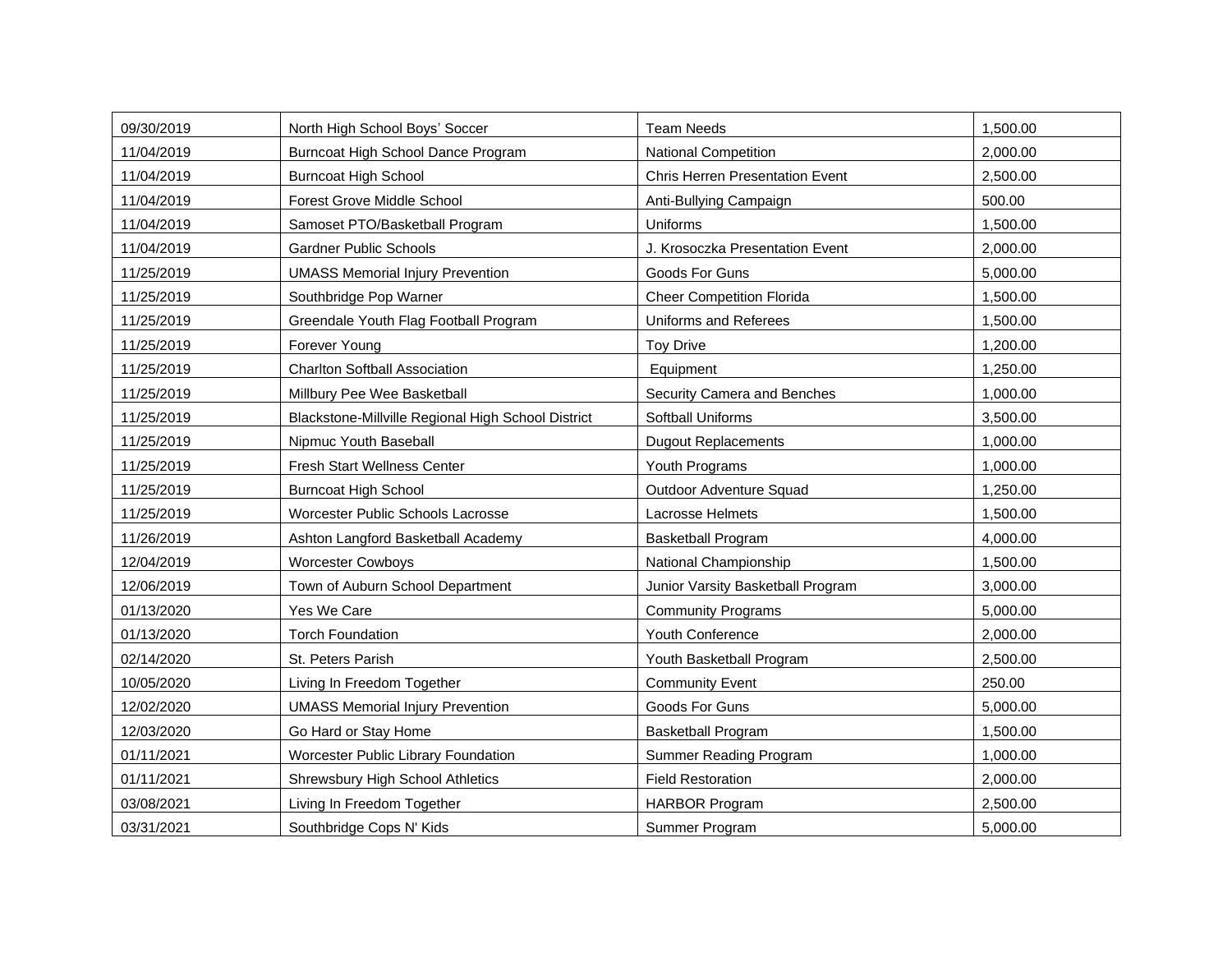| 03/31/2021 | <b>Blackstone Public Library</b>      | After School Program                 | 350.00    |
|------------|---------------------------------------|--------------------------------------|-----------|
| 03/31/2021 | Webster Little League Program         | <b>Repair Batting Cages</b>          | 2,425.00  |
| 04/09/2021 | Lou Gehrig Little League              | Youth Baseball Program               | 2,000.00  |
| 04/09/2021 | Dismas House                          | <b>Vocational Program</b>            | 2,000.00  |
| 04/20/2021 | City of Fitchburg, Health Department  | Social Host Liability Billboards     | 1,000.00  |
| 04/20/2021 | Yes We Care                           | <b>LICA Program</b>                  | 3,000.00  |
| 04/20/2021 | <b>Creative Community Childcare</b>   | Before & After School Program        | 3,000.00  |
| 05/10/2021 | The MENtour                           | <b>Community Collaboration</b>       | 50,000.00 |
| 05/25/2021 | MTM Inc.                              | Afterschool Program                  | 9,000.00  |
| 05/28/2021 | NC Chap. Org for Chinese Americans    | <b>Educational Programs</b>          | 2,000.00  |
| 05/28/2021 | Sand Stew Inc.                        | Sober in the Sun Labor Day           | 1,500.00  |
| 05/28/2021 | Alyssa's Place/ GAAMHA                | "The Pharmacist" Screenings          | 250.00    |
| 05/28/2021 | Worcester Jewish Community Center     | Camp and Program Scholarships        | 5,000.00  |
| 05/28/2021 | <b>Gibney's Sporting Goods</b>        | Doherty High School Football Program | 1,975.00  |
| 05/28/2021 | Varsity Colonel Club                  | Field Hockey Camp                    | 1,000.00  |
| 05/28/2021 | Worcester Technical High Baseball     | <b>Equipment and Training Aids</b>   | 1,500.00  |
| 06/02/2021 | Worcester Public Library Foundation   | Summer Reading Program               | 1,000.00  |
| 06/02/2021 | 508 Forever Young Inc.                | School Backpack Event                | 2,500.00  |
| 06/02/2021 | Fresh Start Wellness Center           | Youth Unity Campaign                 | 2,500.00  |
| 06/02/2021 | Friends of Gaels Football Program     | Scholarships and Equipment           | 1,500.00  |
| 06/15/2021 | Burncoat High School Football Program | <b>Field Rehabilitation</b>          | 4,500.00  |
| 06/15/2021 | Our Lady of Providence Parish         | Youth Programs                       | 2,500.00  |
| 06/18/2021 | Community Impact, Inc.                | Chris' Corner                        | 5,000.00  |
| 06/18/2021 | <b>Gardner Community Action Team</b>  | National Night Out                   | 750.00    |
| 06/18/2021 | Our Bright Future                     | After School Youth Program           | 2,500.00  |
| 06/24/2021 | Shrewsbury Post 397                   | Youth Baseball Program               | 4,000.00  |
| 06/25/2021 | <b>TLK Sports</b>                     | Summer Youth Program                 | 2,500.00  |
| 06/25/2021 | <b>Pride Productions</b>              | Tech and Media Program               | 2,500.00  |
| 06/25/2021 | Boys & Girls Club of Worcester        | Summer Program                       | 5,000.00  |
| 07/19/2021 | Worcester Youth Flag Football         | Scholarship Program                  | 1,000.00  |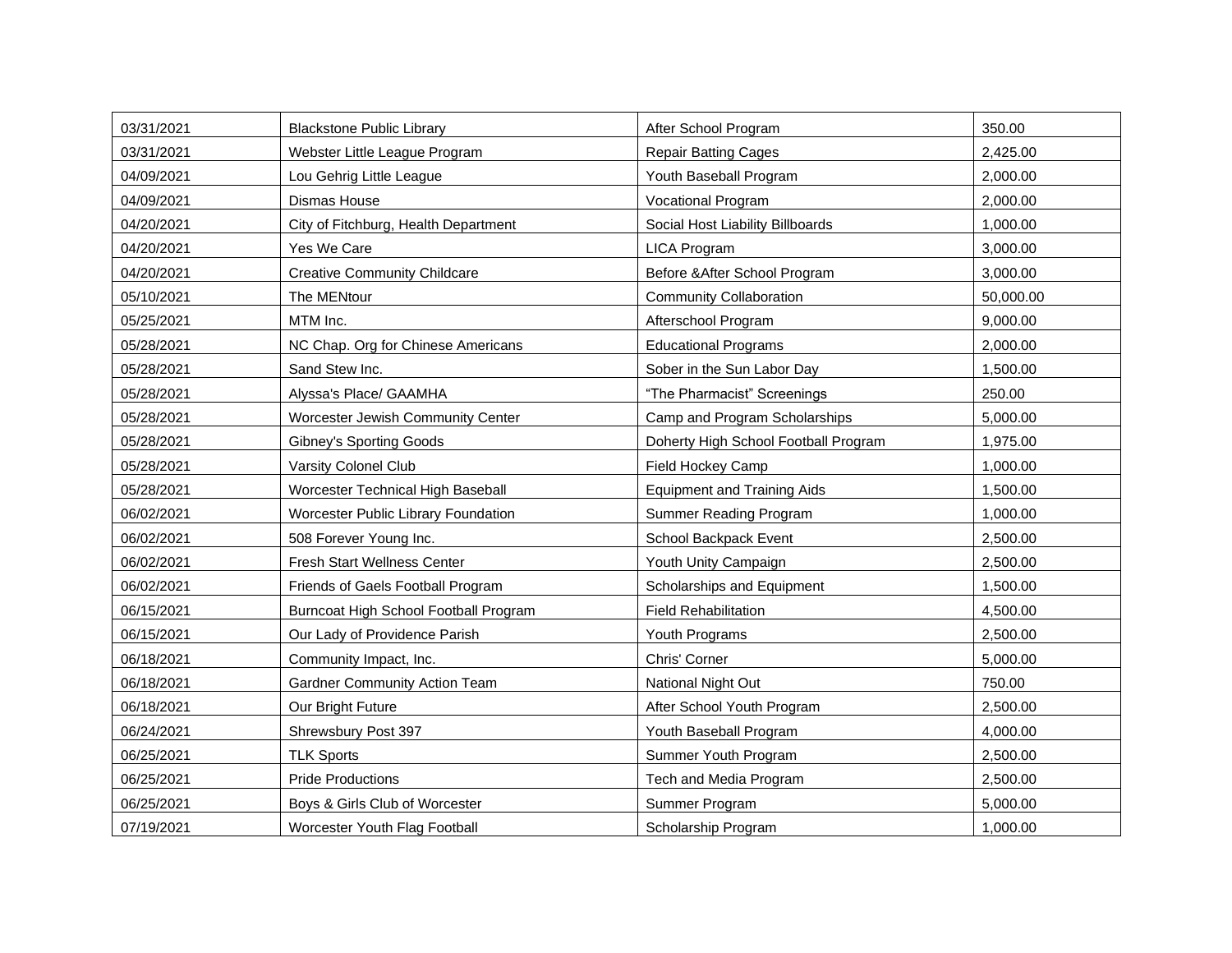| 07/19/2021 | 2Gether We Eat                               | <b>Community Farming Program</b>     | 2,500.00  |
|------------|----------------------------------------------|--------------------------------------|-----------|
| 08/04/2021 | Boys & Girls Club of Fitchburg/Leominster    | Youth Employment Program             | 10,000.00 |
| 08/04/2021 | Greenhill Neighborhood Association           | <b>Community Block Party</b>         | 500.00    |
| 08/04/2021 | Millbury Police Department                   | <b>Mental Health Benefits</b>        | 2,500.00  |
| 08/18/2021 | Southbridge Police Department                | Investigations                       | 2,000.00  |
| 09/02/2021 | Our Bright Future                            | Youth Program                        | 5,000.00  |
| 09/02/2021 | Central MA Collaborative/ RRHS               | <b>Recreational Activities</b>       | 2,000.00  |
| 09/02/2021 | <b>YMCA-Main Street Worcester</b>            | Live Strong Program                  | 2,000.00  |
| 09/10/2021 | Abby Kelley Foster Charter School            | <b>Football Safety Equipment</b>     | 4,500.00  |
| 09/29/2021 | <b>Worcester City Hoops</b>                  | <b>Basketball Program</b>            | 1,500.00  |
| 10/08/2021 | <b>NSSA Baseball</b>                         | New York Baseball Tournament         | 2,500.00  |
| 10/26/2021 | <b>Gardner Police Department</b>             | Investigations                       | 5,000.00  |
| 10/27/2021 | Varsity Colonel Club                         | <b>Football Equipment</b>            | 5,000.00  |
| 10/27/2021 | Worcester Educational Development Foundation | <b>Educational Technical Leading</b> | 2,000.00  |
| 10/27/2021 | Worcester Public Library Foundation          | <b>Teen Library Services</b>         | 1,000.00  |
| 10/27/2021 | Leominster Flag Football                     | <b>Travel Tournament</b>             | 2,500.00  |
| 11/02/2021 | <b>Burncoat High School Cross Country</b>    | Uniforms and Equipment               | 2,000.00  |
| 11/02/2021 | City of Fitchburg, Athletic Department       | Softball Equipment                   | 5,000.00  |
| 11/02/2021 | 508 Forever Young Inc.                       | Holiday Giveback Program             | 3,500.00  |
| 11/09/2021 | Union Hill School                            | <b>Playground Repairs</b>            | 5,000.00  |
| 11/17/2021 | Friends of Beals Memorial Library            | Hey Kiddo Event                      | 2,000.00  |
| 11/22/2021 | <b>Fresh Start Wellness Center</b>           | <b>Prevention Programs</b>           | 10,000.00 |
| 12/01/2021 | Latin American Health Alliance               | <b>Holiday Wellness Program</b>      | 5,000.00  |
| 12/06/2021 | <b>UMASS Memorial Injury Prevention</b>      | Goods For Guns                       | 5,000.00  |
| 12/31/2021 | AA Transportation                            | South High Ski Club                  | 3,600.00  |
| 01/20/2022 | <b>Burncoat Dance Team</b>                   | <b>National Competition</b>          | 3,000.00  |
| 01/20/2022 | <b>Torch Foundation</b>                      | Teen Leadership Training             | 10,000.00 |
| 01/20/2022 | <b>Worcester Public Schools</b>              | Herren Presentaion (3)               | 15,000.00 |
| 01/20/2022 | Oxford Little League                         | <b>Enhancements to Facilities</b>    | 1,500.00  |
| 01/31/2022 | <b>Gardner High School Athletics</b>         | Scoreboard Replacement               | 2,500.00  |